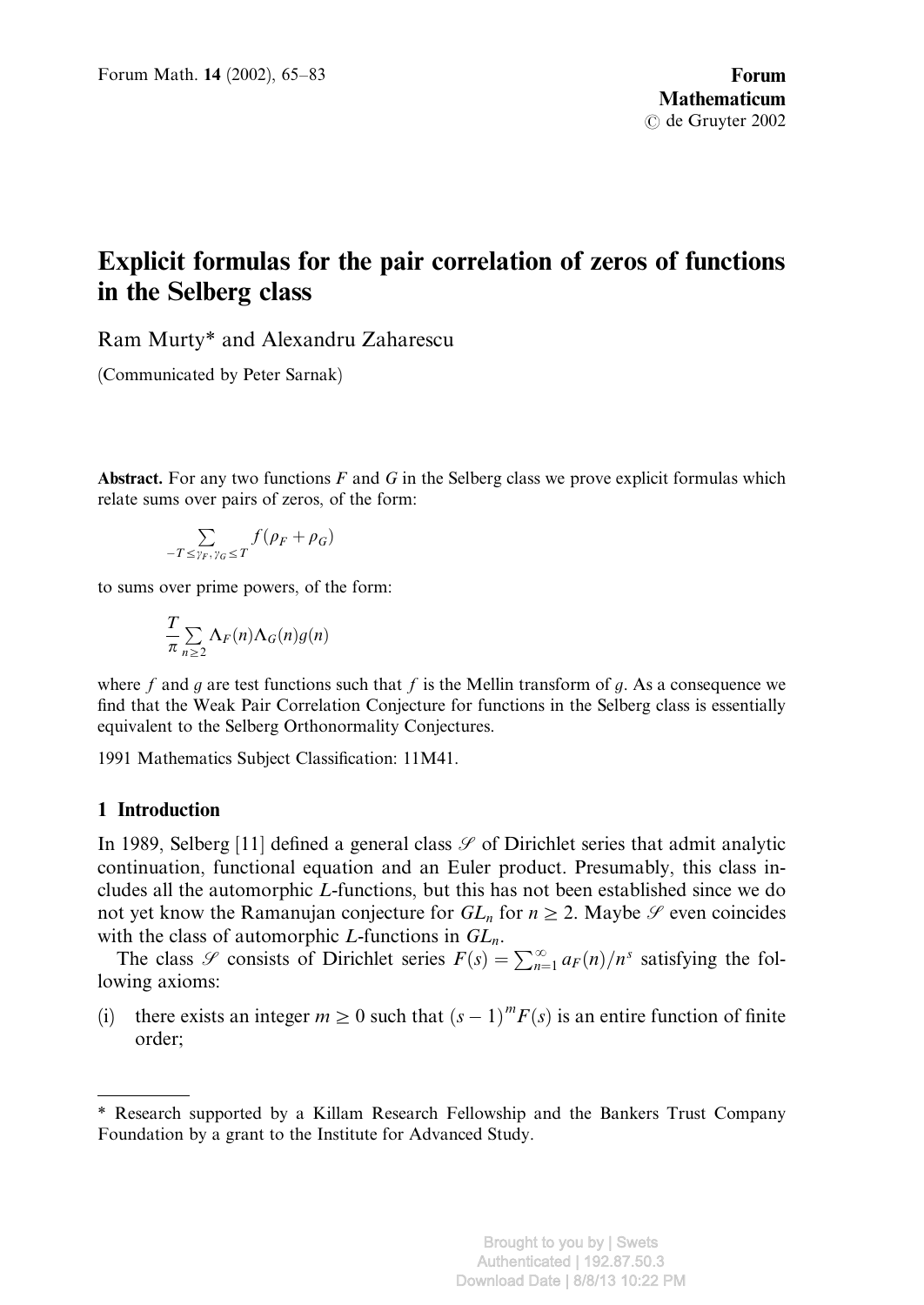(ii)  $F$  satisfies a functional equation of the type:

$$
\Phi(s) = w\overline{\Phi}(1-s),
$$

where

$$
\Phi(s) = Q^s \prod_{j=1}^r \Gamma(\lambda_j s + \mu_j) F(s)
$$

with  $Q > 0$ ,  $\lambda_i > 0$ ,  $\text{Re}(\mu_i) \ge 0$  and  $|w| = 1$ . (Here,  $\bar{f}(s) = \bar{f(\bar{s})}$ );

(iii) we have

$$
\log F(s) = \sum_{n=1}^{\infty} b_F(n)/n^s,
$$

where  $b_F(n) = 0$  unless  $n = p^m$  with  $m \ge 1$  and  $b_F(n) \ll n^\theta$  for some  $\theta = \theta_F$  $1/2;$ 

(iv) for every  $\varepsilon > 0$ ,  $a_F(n) = O(n^{\varepsilon})$ .

We usually refer to (iv) as the Ramanujan hypothesis. We also use the following notation:

$$
-\frac{F'}{F}(s)=\sum_{n=1}^{\infty}\Lambda_F(n)/n^s,\quad \Lambda_F(n)=b_F(n)\log n.
$$

As pointed out in [4], the functional equation is not uniquely determined in view of the duplication formula of the  $\Gamma$ -function. However, the sum  $2\sum_{j=1}^{r} \lambda_j$  is well-defined and we denote it by  $d_F$  and call it the degree of F.

A function  $F \in \mathcal{S}$  is called primitive if it cannot be written as a non-trivial product of two elements in  $\mathcal{S}$ . Selberg [11] proved that every element can be written as a product of primitive functions and conjectured that this factorization is unique. This latter conjecture would follow from his two conjectures (a) and (b):

(a) for any primitive function  $F$ , we have

$$
\sum_{p\leq x}\frac{|a_F(p)|^2}{p}=\log\log x+O(1);
$$

(b) for any two distinct primitive functions  $F$  and  $G$ , we have

$$
\sum_{p\leq x}\frac{a_F(p)\overline{a_G(p)}}{p}=O(1),
$$

where the summations are over primes  $p \leq x$ .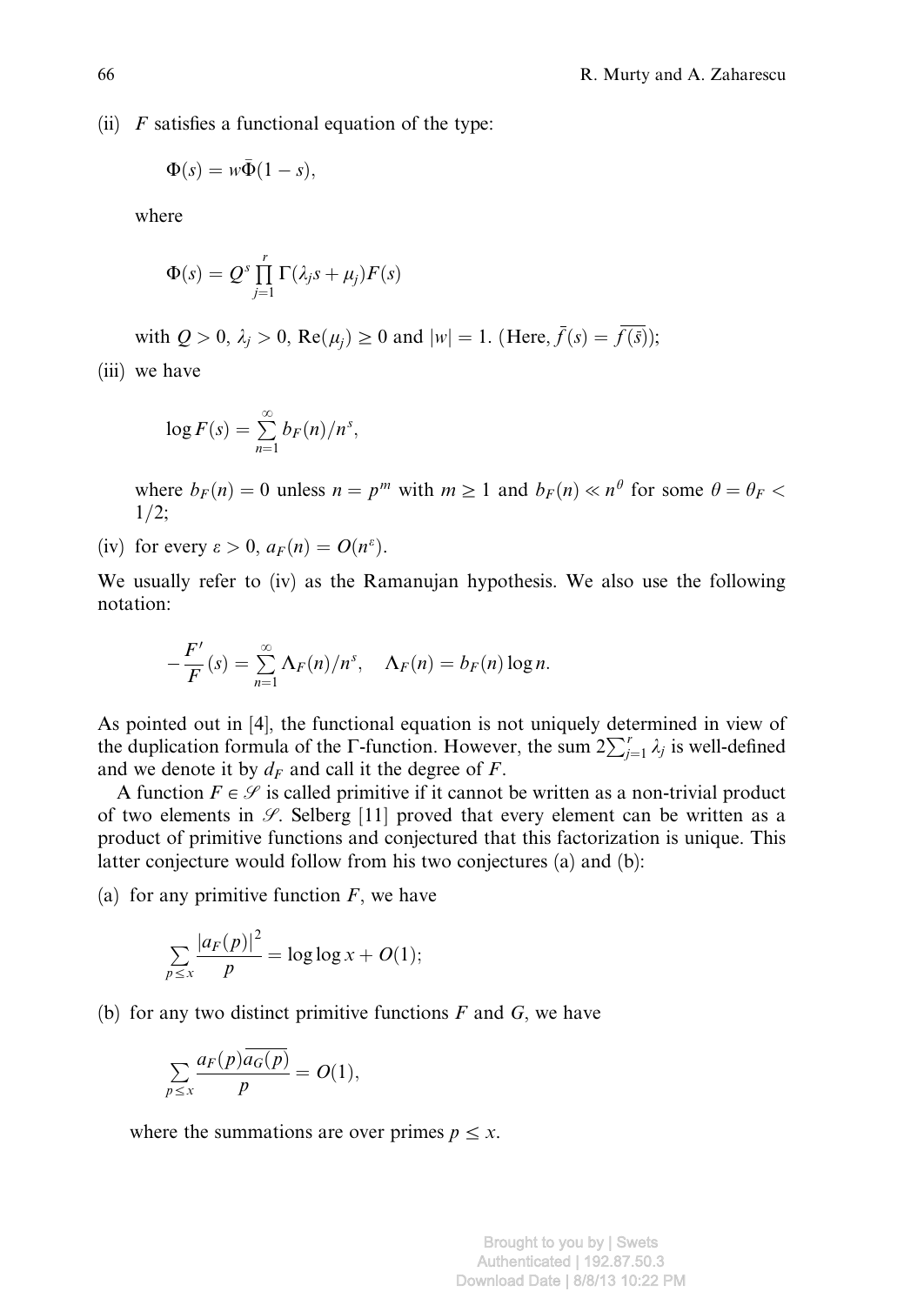Selberg [11] also conjectures that the analogue of the Riemann Hypothesis (GRH, for short) holds for every element of  $\mathcal{S}$ . In [4], Murty described several surprising consequences of conjectures (a) and (b), most notable being the Artin conjecture about holomorphy of non-abelian L-series attached to Galois representations and the solvable case of the Langlands reciprocity conjecture over the rational number field. One could derive these consequences from slightly weaker formulations of conjectures (a) and (b).

In [8], Murty and Perelli investigate to what extent GRH for elements of  $\mathcal{S}$  implies conjectures (a) and (b). They found that if in addition, a pair-correlation conjecture is formulated for elements of  $\mathcal{S}$ , then conjectures (a) and (b) can be derived from it. In pursuing this idea, they followed Montgomery who was the first to formulate a paircorrelation conjecture for the Riemann zeta function  $\zeta(s)$ . To do this, Montgomery [3] assumed the Riemann Hypothesis for  $\zeta(s)$ . The authors in [8] followed this line of thought.

The approach of this paper diverges from theirs. First, it is not necessary to assume any form of the Riemann Hypothesis to formulate a pair-correlation conjecture for elements of  $\mathscr{S}$ . This is consistent with the viewpoint of Rudnick and Sarnak [10] and Katz and Sarnak [2] who consider higher correlation functions in a very general context. This approach liberates us from any unproved hypothesis. It also allows us to formulate weaker versions of the pair-correlation conjecture that will suffice to deduce some form of the unique factorization conjecture needed to deduce the Artin and Langlands' conjectures. In fact, our weak PC conjecture (see below) is essentially equivalent to the Selberg conjectures.

If F and G in  $\mathscr S$  are given, it seems natural to conjecture that there is an element  $F \otimes G$  in  $\mathscr S$  with the property that  $a_{F \otimes G}(p) = a_F(p) a_G(p)$  for all but finitely many p. All known examples of elements of  $\mathcal G$  are automorphic L-functions and such a construction is given by the Rankin-Selberg L-function of two automorphic representations in these cases. After having formulated a 'GRH-free' pair-correlation conjecture, we derive below new explicit formulas. A striking consequence of our work is that for any  $F, G \in \mathcal{S}$  with  $F \otimes G \in \mathcal{S}$  and any  $\alpha$  in a certain range the quantity  $\mathcal{F}_{F,G}(x)$  which appears in our weak PC conjecture (see below) is unconditionally related to the corresponding quantity  $\mathcal{F}_{\mathcal{LF}\otimes\mathcal{G}}(\alpha)$  obtained by replacing the pair  $(F, G)$  with the pair  $(\zeta, F \otimes G)$ .

# 2 Statement of results

By an 'explicit formula' for an element  $F \in \mathcal{S}$ , one means a relationship of sums over primes of the form

$$
\sum_n \Lambda_F(n) f(n)
$$

to sums over the zeros of  $F$ , of the form

$$
\sum_{\rho}g(\rho),
$$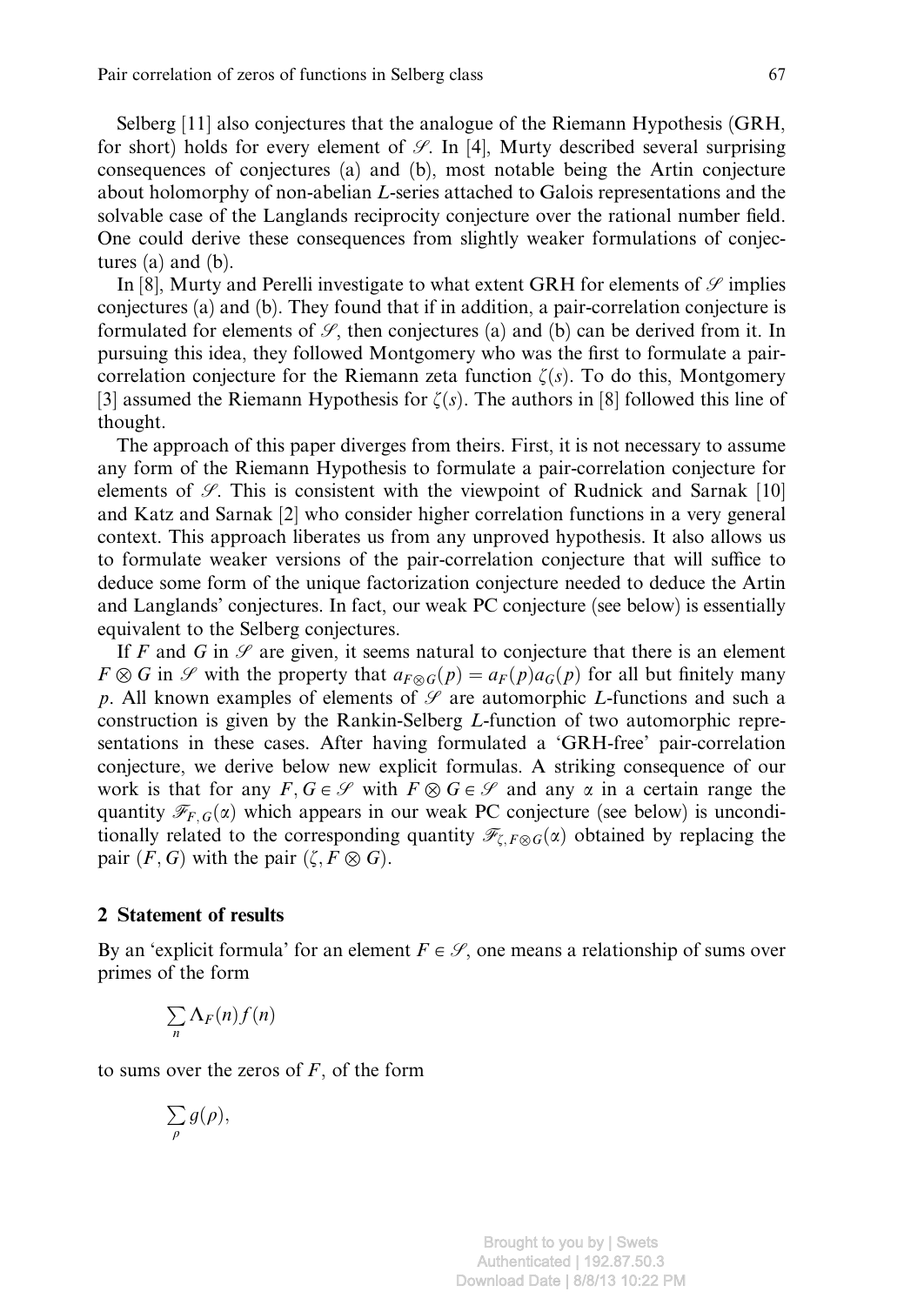where  $\rho$  runs over zeros of F. Here f and g are related by the Fourier transform. Similarly, for any two functions  $F, G \in \mathcal{S}$ , there are explicit formulas for the pair correlation of zeros of  $F$  and  $G$ . It turns out that these formulas relate sums over pairs of zeros, of the form:

$$
(2.1) \qquad \sum_{-T \le \gamma_F, \gamma_G \le T} f(\rho_F + \rho_G)
$$

to sums of the form:

$$
(2.2) \qquad \sum_{n} \Lambda_F(n) \Lambda_G(n) g(n)
$$

for certain pairs of weights f and g. For example, assuming GRH in  $\mathcal{S}$ , such a formula is provided in Proposition 2 of [8]. In this paper we present a GRH-free treatment of the pair correlation of zeros of L functions in the Selberg class  $\mathscr{S}$ . First, let

us extend Montgomery's weight to a function of a complex variable:  $w(z) = \frac{4}{4 - z^2}$ and set:

$$
(2.3) \qquad \mathscr{F}_{F,G}(\alpha) = \frac{\pi}{d_F T \log T} \sum_{-T \leq \gamma_F, \gamma_G \leq T} T^{\alpha d_F(\rho_F + \rho_G - 1)} w(\rho_F + \rho_G - 1),
$$

where  $\rho_F = \beta_F + i\gamma_F$  runs over 'non-trivial' zeros of F. Note that if RH holds true for F and G then  $\rho_F = \frac{1}{2} + i\gamma_F$ ,  $\rho_G = \frac{1}{2} + i\gamma_G$  and  $\mathcal{F}_{F,G}(\alpha)$  coincides with  $\mathcal{F}_{F,G}(\alpha)$ defined in [8]. We make two pair correlation conjectures. For primitive  $F, G \in \mathcal{S}$ define  $\delta_{F,G} = 1$  if  $F = \overline{G}$  and  $\delta_{F,G} = 0$  if  $F \neq \overline{G}$ .

**The strong PC (the GRH "full" PC).** For any primitive  $F, G \in \mathcal{S}$ , as  $T \to \infty$  one has

$$
(2.4) \qquad \mathscr{F}_{F,G}(\alpha) = \begin{cases} \delta_{F,G} |\alpha| + d_G T^{-2|\alpha|} d_F \log T (1 + o(1)) + o(1) & \text{if } |\alpha| \le 1 \\ \delta_{F,G} + o(1) & \text{if } |\alpha| \ge 1 \end{cases}
$$

uniformly for  $\alpha$  in any bounded interval.

This is the PC from  $[8]$  if we assume RH for F and G. This is GRH "full" in the sense that any zero  $\rho = \beta + i\gamma$  with  $\beta > \frac{1}{2}$  produces in  $\mathscr{F}_{F,\bar{F}}(\alpha)$  a term of the form:  $\frac{T^{\alpha d_F(2\beta-1)}}{T \log T}$ which goes to infinity as  $T \to \infty$  for any large enough  $\alpha$ .

The weak PC (the GRH "free" PC). For any primitive  $F, G \in \mathcal{S}$  there exists a constant  $c_{F,G} > 0$  such that for any  $0 < \alpha < c_{F,G}$  we have  $\mathscr{F}_{F,G}(\alpha) = \delta_{F,G} \alpha + o(1)$  as  $T \rightarrow \infty$ .

From the work of Rudnick and Sarnak [10] it follows that the weak PC holds under the additional assumption that  $F$  and  $G$  are automorphic. In that case one exploits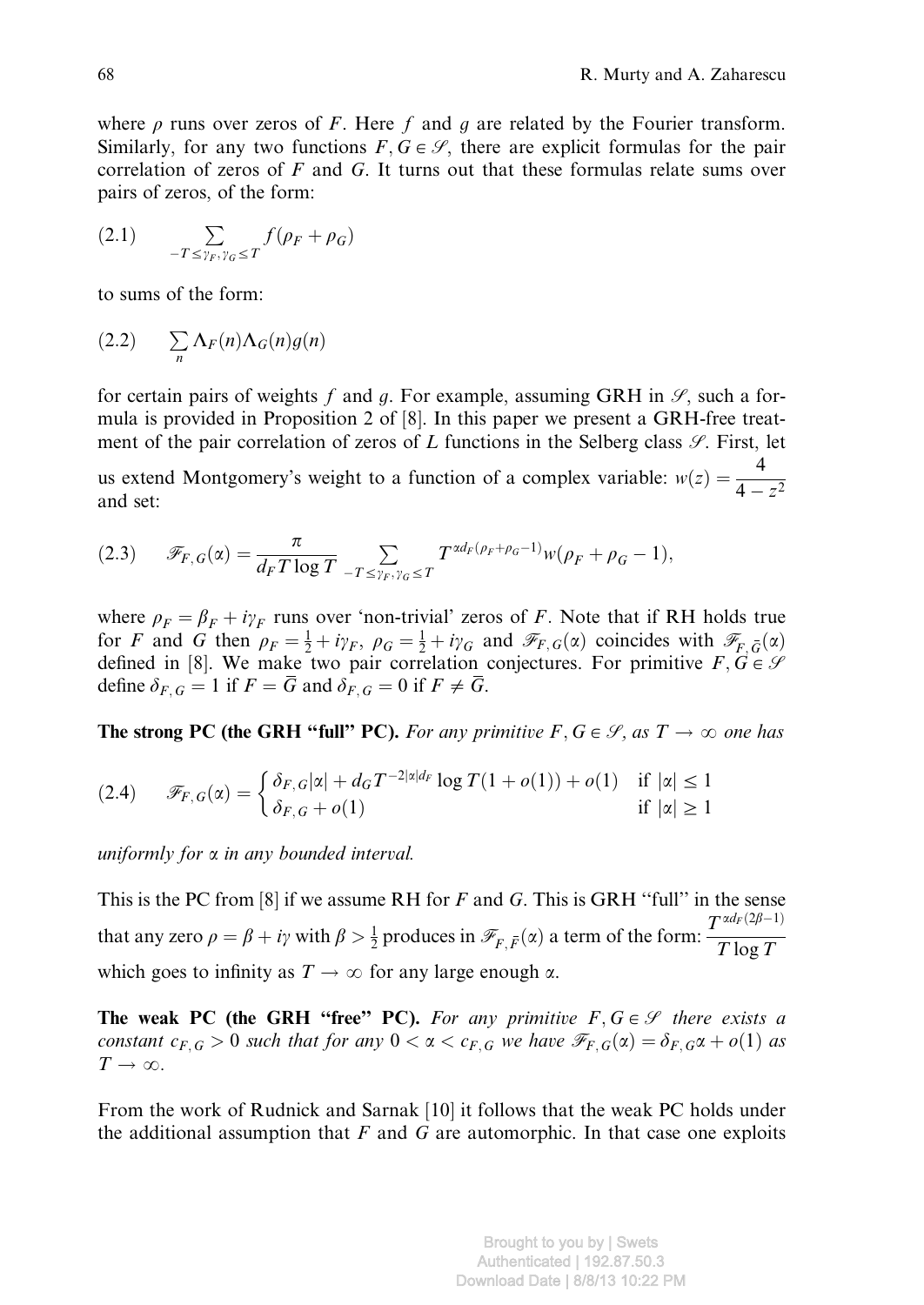properties of the Rankin-Selberg convolutions, established by Jacquet, Piatetski-Shapiro and Shalika [1], which are not known for general elements in the Selberg class. Note that if F and G are primitive elements in  $\mathscr S$  and are automorphic, they have to be attached to irreducible automorphic representations. Conversely, every irreducible automorphic representation should give a primitive function in the Selberg class. This is not known in general. So far it has been proved for  $GL_1$  and  $GL_2$  (see [4] and [6] and the references therein). Although it is much weaker than the strong PC, the weak PC still has important consequences.

**Theorem 1.** Assume that the weak PC holds for any primitive  $F, G \in \mathcal{G}$ . Then:

- (i) one has unique factorization in the Selberg class  $\mathcal{S}$ ;
- (ii) Artin conjecture on the holomorphy of non-abelian L-functions holds true;
- (iii) Langlands reciprocity conjecture for solvable extensions of  $\Phi$  holds true.

Theorem 1 is obtained via the following unconditional form of Proposition 2 of [8]. First define

$$
\Lambda_F(n, x) = \begin{cases} \Lambda_F(n) \left(\frac{n}{x}\right)^{1/2} & n \le x \\ \Lambda_F(n) \left(\frac{n}{x}\right)^{3/2} & n > x. \end{cases}
$$

**Theorem 2.** For any  $F, G \in \mathcal{S}$ , any  $T \geq 2$ , any  $\delta > 0$  and any  $\delta \leq \alpha d_F \leq 1 - \delta$  we have:

$$
\mathscr{F}_{F,G}(\alpha) = \frac{1}{d_F x \log T} \sum_{n=1}^{\infty} \Lambda_F(n,x) \Lambda_G(n,x) + O_{\delta,F,G}(T^{-\delta_1})
$$

where  $x = T^{\alpha d_F}$  and  $\delta_1 = \delta \min\{\frac{1}{2}, 1 - \theta_F - \theta_G\}.$ 

The original orthonormality conjecture of Selberg involves the sum

$$
\Psi_{F,G}(x) = \sum_{n \leq x} \Lambda_F(n) \Lambda_G(n)
$$

instead of the above sum  $\sum_{n=1}^{\infty} \Lambda_F(n, x) \Lambda_G(n, x)$ . For  $\Psi_{F, G}(x)$  too we have an expression in terms of the zeros of  $F$  and  $G$ . To be precise one has the following:

**Theorem 3.** For any F,  $G \in \mathcal{S}$ , any  $T, x \geq 2$  and any  $\varepsilon > 0$  we have:

$$
\Psi_{F,G}(x)=\frac{\pi}{T}\sum_{-T\leq\gamma_F,\gamma_G\leq T}\frac{x^{\rho_F+\rho_G}}{\rho_F+\rho_G}+O_{\varepsilon,F,G}(x^{\theta_F+\theta_G}+x^{2+2\varepsilon}T^{-1}\log^4T).
$$

It is expected that  $\theta_F = 0$  for any F in the Selberg class. For such L-functions we obtain the following: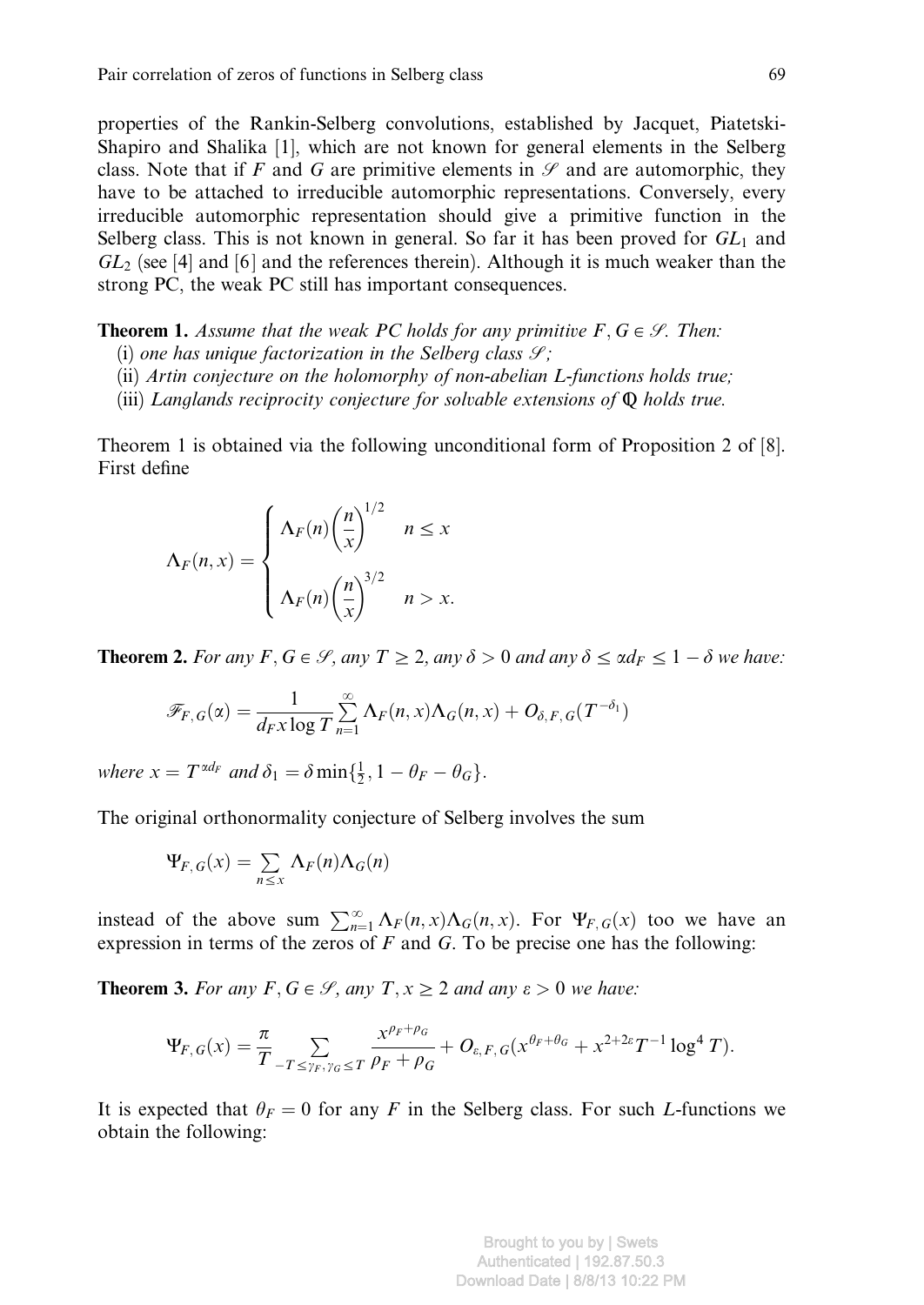**Corollary 1.** For any  $F, G \in \mathcal{S}$  with  $\theta_F = \theta_G = 0$ , any constant  $c > 2$ , any  $x \geq 2$  and any  $T \geq x^c$  we have:

$$
\Psi_{F,G}(x) = \frac{\pi}{T} \sum_{-T \leq \gamma_F, \gamma_G \leq T} \frac{x^{\rho_F + \rho_G}}{\rho_F + \rho_G} + O_{c,F,G}(1).
$$

Theorems 2 and 3 above give examples of explicit formulas of the type described at the beginning of this section. Here one has some freedom in choosing the weights  $f$ and g, obtaining thus more general explicit formulas for the correlation of zeros of a pair of functions in the Selberg class. Restricting to functions  $g \in C_c^1(2, \infty)$  we prove the following:

**Theorem 4.** For any  $F, G \in \mathcal{G}$ , any  $T \ge 2$ , any  $\varepsilon > 0$  and any  $g \in C_c^1(\mathbb{R})$  with supp  $q \subset (2, \infty)$  one has:

$$
\sum_{-T \le \gamma_F, \gamma_G \le T} f(\rho_F + \rho_G)
$$
\n
$$
= \frac{T}{\pi} \sum_{n \ge 2} \Lambda_F(n) \Lambda_G(n) g(n)
$$
\n
$$
+ O_{\varepsilon, F, G}(T \| y^{\theta_F + \theta_G} g'(y) \|_1 + \log^4 T \| y^{2 + \varepsilon} g'(y) \|_1)
$$

where  $f$  is the Mellin transform of  $g$ .

**Corollary 2.** For any  $F, G \in \mathcal{G}$ , any  $T, N > 2$ , any  $\varepsilon > 0$  and any  $g \in C_c^1(\mathbb{R})$  with supp  $g \subset (2, N)$  one has:

$$
\sum_{-T \leq \gamma_F, \gamma_G \leq T} f(\rho_F + \rho_G)
$$
\n
$$
= \frac{T}{\pi} \sum_{n \geq 2} \Lambda_F(n) \Lambda_G(n) g(n) + O_{\varepsilon, F, G}((TN^{\theta_F + \theta_G} + N^{2+\varepsilon} \log^4 T) \|g'\|_1)
$$

where  $f$  is the Mellin transform of  $g$ .

For any  $F, G \in \mathcal{S}$ , Narayanan [9] defines the tensor product  $F \otimes G$  by:

$$
F\otimes G(s)=\prod_p H_p(s)
$$

where

$$
(2.5) \tHp(s) = \exp\bigg(\sum_{k=1}^{\infty} \frac{kb_F(p^k)b_G(p^k)}{p^{ks}}\bigg).
$$

One actually has to be a little bit more flexible here in order to have a chance to obtain an element  $F \otimes G \in \mathcal{S}$ . We only require here that  $H_p(s)$  is given by the above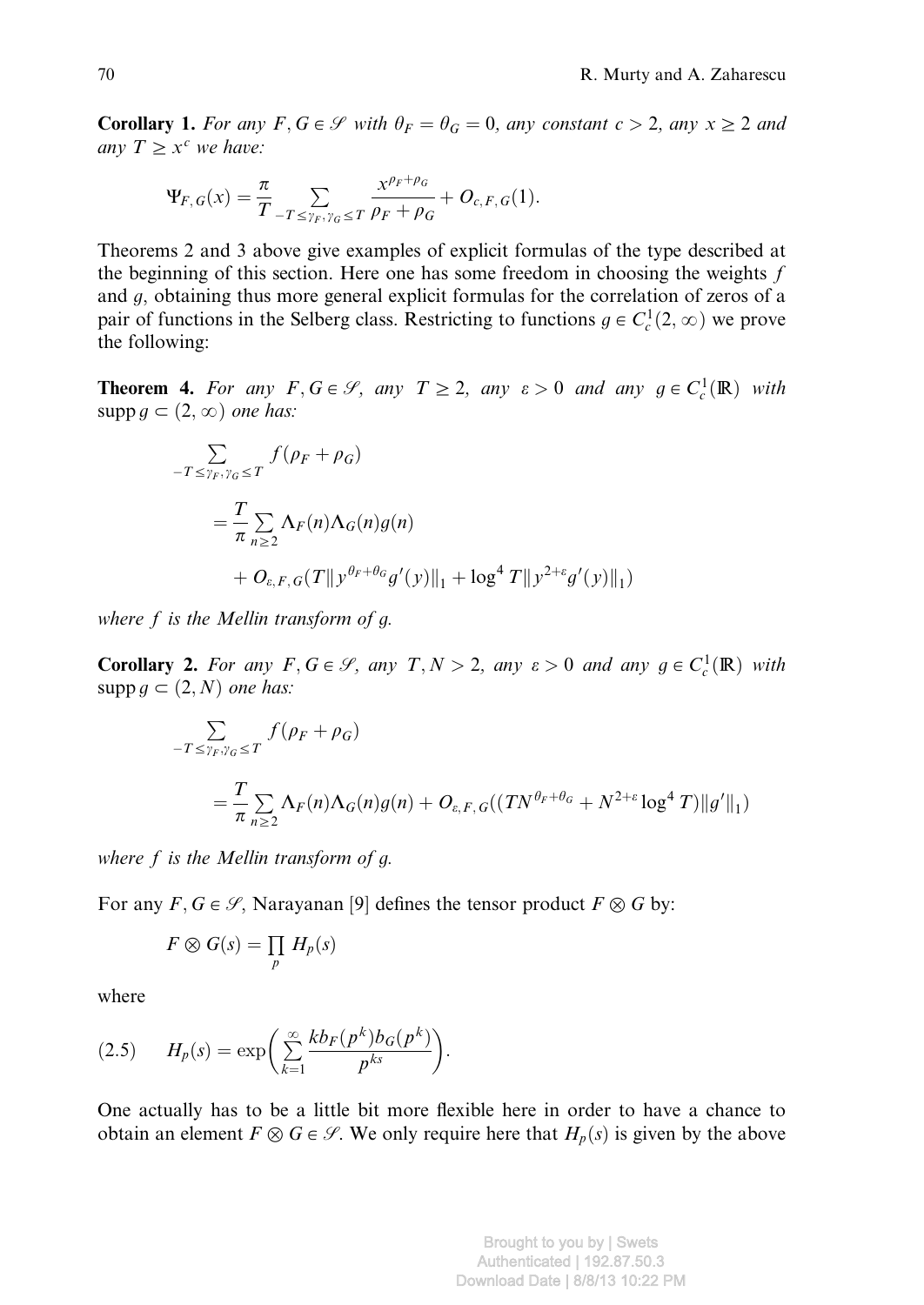formula for all but finitely many primes  $p$ . Then we know from "strong multiplicity one" on Selberg class (see [7]) that there is at most one element in  $\mathscr S$  with the above property. If such an element exists, we denote it by  $F \otimes G$  and call it the tensor product of  $F$  and  $G$ . By taking logs on both sides in the above equalities and expressing  $b_F(p^k)$ ,  $b_G(p^k)$  and  $b_{F\otimes G}(p^k)$  in terms of  $\Lambda_F(p^k)$ ,  $\Lambda_G(p^k)$  and  $\Lambda_{F\otimes G}(p^k)$ we find that

$$
(2.6) \qquad \Lambda_F(n)\Lambda_G(n) = \Lambda(n)\Lambda_{F\otimes G}(n)
$$

for all positive integers *n* with the possible exception of prime powers  $n = p^k$  with p in a finite set of primes which depends on  $F$  and  $G$ . Then from Corollary 2 we obtain the following:

**Corollary 3.** For any  $F, G \in \mathcal{S}$  such that  $F \otimes G \in \mathcal{S}$ , any  $T, N > 2$ , any  $\varepsilon > 0$  and any  $g \in C_c^1(\mathbb{R})$  with supp  $g \subset (2, N)$  one has:

$$
\sum_{-T \leq \gamma_F, \gamma_G \leq T} f(\rho_F + \rho_G)
$$
\n
$$
= \sum_{-T \leq \gamma_{\zeta}, \gamma_{F \otimes G} \leq T} f(\rho_{\zeta} + \rho_{F \otimes G}) + O_{\varepsilon, F, G}((TN^{\theta_F + \theta_G} + N^{2+\varepsilon} \log^4 T) \|g'\|_1)
$$

where  $f$  is the Mellin transform of  $g$ .

The thrust of Corollary 3 is that for any  $F, G \in \mathcal{S}$  with  $F \otimes G \in \mathcal{S}$  and any  $\alpha$  in a certain range the quantity  $\mathcal{F}_{F,G}(\alpha)$  which appears in our weak PC conjecture is unconditionally related to  $\mathcal{F}_{\zeta,F\otimes G}(\alpha)$ . More precisely, from Theorem 2 we obtain:

**Corollary 4.** For any  $F, G \in \mathcal{S}$  such that  $F \otimes G \in \mathcal{S}$ , any  $T \geq 2$ , any  $\delta > 0$  and any  $\delta \leq \alpha d_F \leq 1 - \delta$  we have:

$$
\mathscr{F}_{F,\,G}(\alpha)=\mathscr{F}_{\zeta,\,F\otimes G}(\alpha)+O_{\delta,\,F,\,G}(T^{-\delta_1})
$$

where  $x = T^{\alpha d_F}$  and  $\delta_1 = \delta \min\{\frac{1}{2}, 1 - \theta_F - \theta_G\}.$ 

The above results enable us to prove that the weak PC holds under certain assumptions on the tensor product.

**Theorem 5.** Let  $F, G \in \mathcal{S}$  be primitive and such that  $F \otimes G \in \mathcal{S}$  and  $F \otimes G$  is entire. Assume that there exists  $c = c(F, G) > 0$  such that  $F \otimes G(\sigma + it) \neq 0$  for any  $\sigma, t \in \mathbb{R}$ with

$$
\sigma > 1 - \frac{c \log \log(|t|+3)}{\log(|t|+3)}.
$$

Then the weak PC holds true for  $(F, G)$ .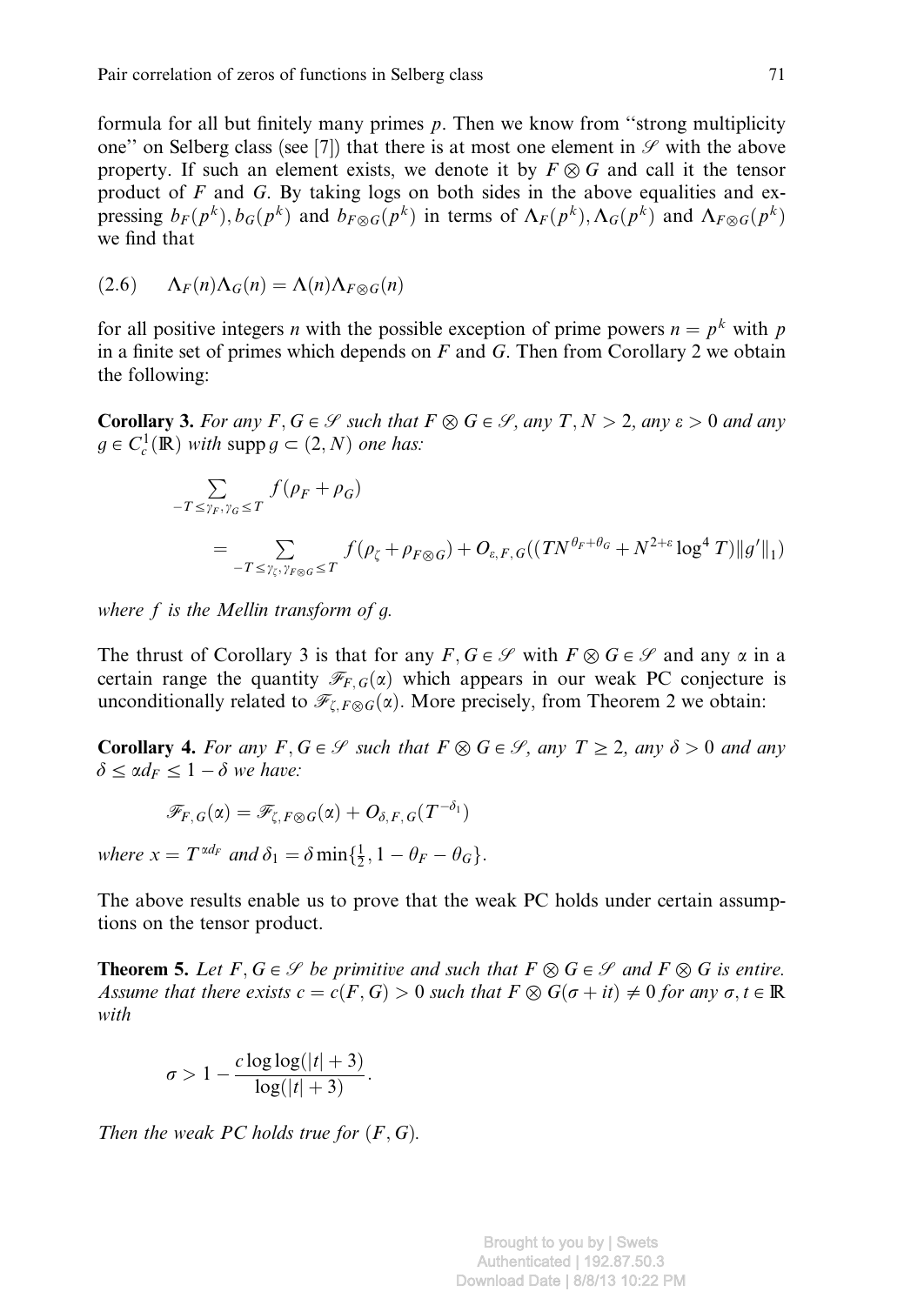Acknowledgments. We thank Alberto Perelli and Peter Sarnak for their comments on an earlier version of this manuscript.

# 3 Generalizing the Landau–Gonek formula

In this section we prove a more general version of Proposition 1 of [8]. For convenience we simply write  $\theta$  instead of  $\theta_F$  when it is clear to which function F we refer. We have the following:

**Proposition 1.** Let  $F \in \mathcal{S}, T, x \geq 2, \varepsilon > 0$  and let n be an integer, closest to x. Then:

(3.1) 
$$
\sum_{-T \leq \gamma \leq T} x^{\rho} = -\frac{\Lambda_F(n)}{\pi} \frac{\sin\left(T \log \frac{x}{n}\right)}{\log \frac{x}{n}} + O_{\varepsilon, F}(n^{1+\varepsilon} \log^2 T)
$$

$$
+ O\left(n^{1+\theta} \sum_{\substack{|n - p^k| < n \\ p < p(\varepsilon, F)}} \frac{1}{|n - p^k|}\right)
$$

where  $\rho = \beta + iy$  runs over the set of nontrivial zeros of F and  $p(\varepsilon, F)$  depends on F and e only.

*Proof.* Let R be the rectangle, oriented counterclockwise, with vertices  $1 + \frac{\varepsilon}{2} - iT$ ,  $1 + \frac{\varepsilon}{2} + iT$ ,  $-\frac{\varepsilon}{2} + iT$ ,  $-\frac{\varepsilon}{2} - iT$ . Clearly:

(3.2) 
$$
\frac{1}{2\pi i} \int_{R} \frac{F'}{F}(s) x^{s} ds = \sum_{\rho} x^{\rho} - m_{F} x
$$

where  $\rho$  runs over the zeros of F inside R. We denote by  $I_1, I_2, I_3, I_4$  the four parts of the integral in  $(3.2)$  relative to the sides of R, starting with the right vertical one and proceeding counterclockwise. Here  $T$  is chosen in a way such that one has:

$$
(3.3) \quad \left|\frac{F'}{F}(\sigma \pm iT)\right| \ll \log^2 T
$$

uniformly for  $\sigma \in [-1, 2]$ , say. Then we have:

$$
(3.4) \t |I_2|, |I_4| \ll x^{1+\varepsilon/2} \log^2 T.
$$

In order to estimate  $I_1$  we use the Dirichlet series for  $\frac{F'}{F}(s)$  to derive:

Brought to you by | Swets Authenticated | 192.87.50.3 Download Date | 8/8/13 10:22 PM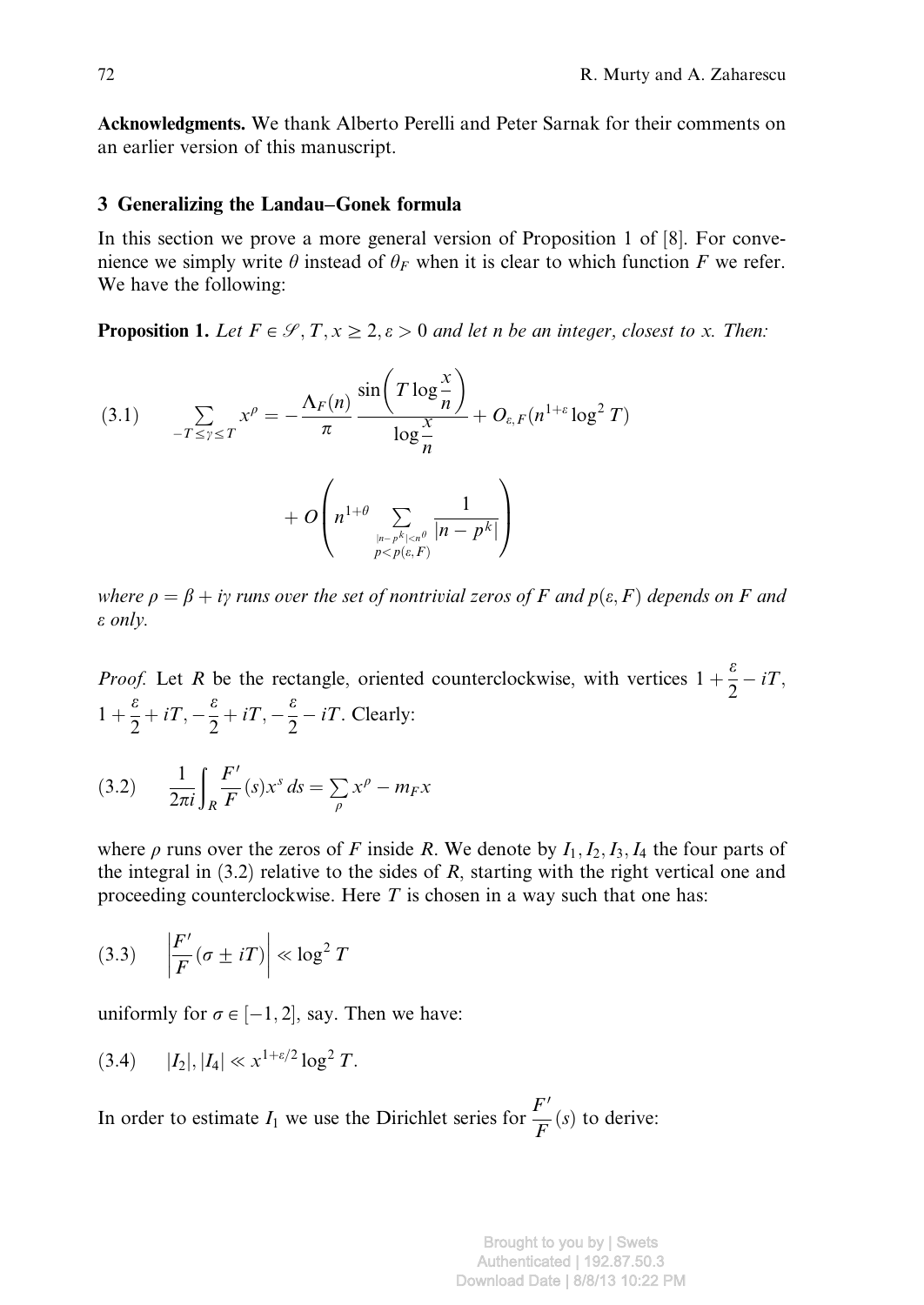$$
I_1 = -\frac{1}{2\pi} \int_{-T}^{T} \sum_{m=1}^{\infty} \Lambda_F(m) \left(\frac{x}{m}\right)^{1+\epsilon/2+it} dt
$$
  
= 
$$
\frac{1}{2\pi} \int_{-T}^{T} \Lambda_F(n) \left(\frac{x}{n}\right)^{1+\epsilon/2+it} dt + O\left(\sum_{m \neq n} |\Lambda_F(m)| \left(\frac{x}{m}\right)^{1+\epsilon/2} \frac{1}{\left|\log \frac{x}{m}\right|}\right).
$$

Here we used the fact that:

$$
(3.5) \qquad \sum_{m=1}^{\infty} \frac{|\Lambda_F(m)|}{m^{1+\varepsilon/2}}
$$

is convergent. To see this, recall that:

$$
(3.6) \qquad |\Lambda_F(m)| \ll m^{\theta},
$$

thus for any fixed prime number  $p$  the series:

$$
\sum_{k=1}^{\infty} \frac{|\Lambda_F(p^k)|}{p^{k(1+\varepsilon/2)}}
$$

is bounded by

$$
\sum_{k} \frac{1}{p^{k(1-\theta+\varepsilon/2)}}
$$

and hence it converges. On the other hand we have (see [5]):

$$
(3.7) \qquad |\Lambda_F(m)| \ll_{\varepsilon,F} m^{\varepsilon/4}
$$

for any  $m, m = p^k$ , for which p is larger than a constant  $p(\varepsilon, F)$  depending on F and  $\varepsilon$ only. This proves (3.5). It also proves that the sum:

$$
\sum_{1 \le m \le n/2} |\Lambda_F(m)| \left(\frac{x}{m}\right)^{1+\varepsilon/2} \frac{1}{\left|\log \frac{x}{m}\right|} + \sum_{m \ge 2n} |\Lambda_F(m)| \left(\frac{x}{m}\right)^{1+\varepsilon/2} \frac{1}{\left|\log \frac{x}{m}\right|}
$$

being bounded by the sum:

$$
\sum_{m=1}^{\infty} |\Lambda_F(m)| \left(\frac{x}{m}\right)^{1+\varepsilon/2}
$$

will also be bounded by  $n^{1+\epsilon}$ . Therefore, in order to show that the remainder term in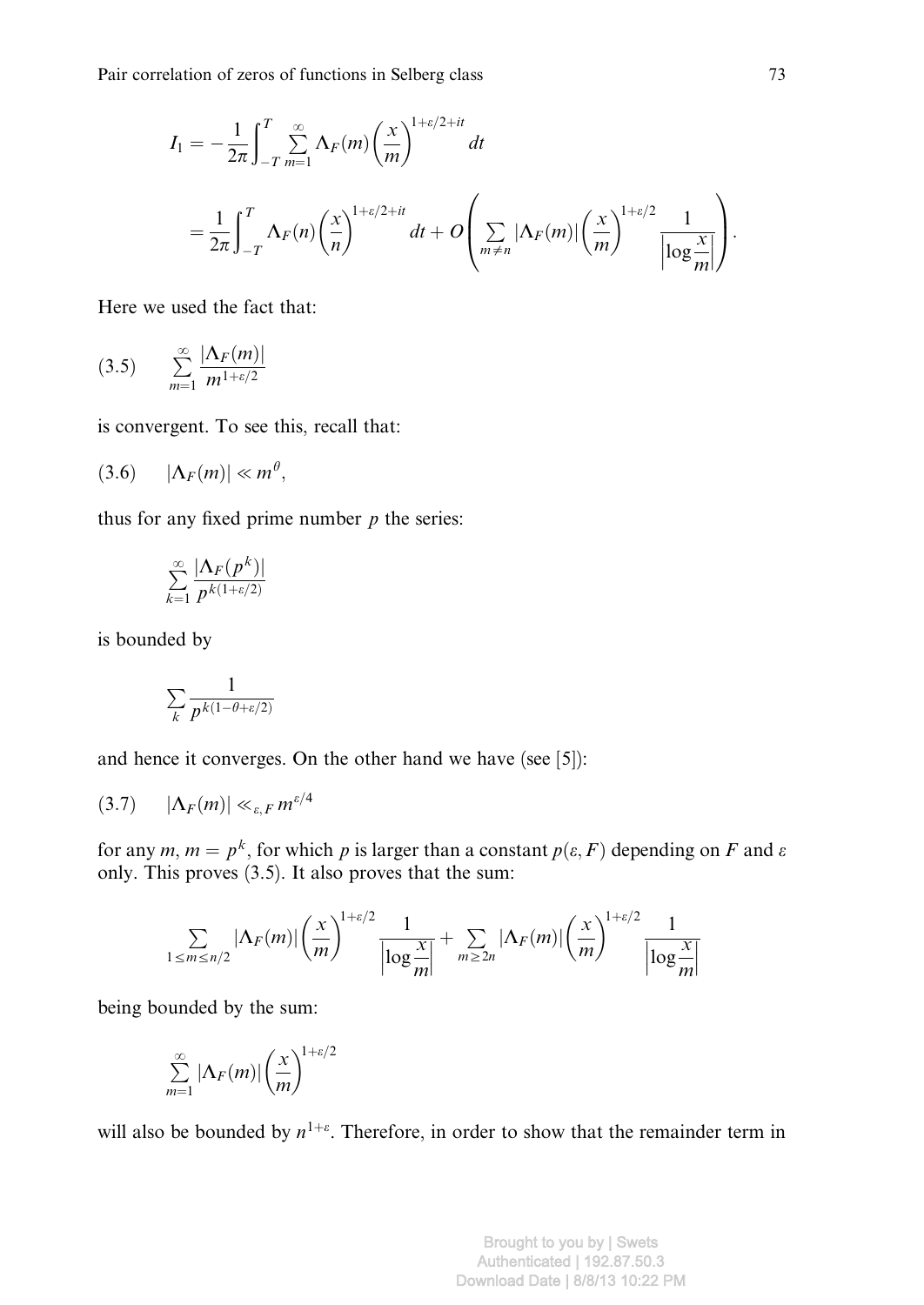the computation of  $I_1$  is

$$
O_{\varepsilon,F}(n^{1+\varepsilon})+O\left(n^{1+\theta}\sum_{|n-p^k|
$$

it remains to prove that:

$$
(3.8) \qquad \sum_{\substack{n/2 \le m \le 2n \\ m \ne n}} |\Lambda_F(m)| \left(\frac{x}{m}\right)^{1+\varepsilon/2} \frac{1}{\left|\log \frac{x}{m}\right|} \ll_{\varepsilon, F} n^{1+\varepsilon} + n^{1+\theta} \sum_{\substack{|n-p^k| < n^\theta \\ p < p(\varepsilon, F)}} \frac{1}{|n-p^k|}.
$$

Here the factor  $\left(\frac{x}{m}\right)$  $\left(\frac{x}{x}\right)^{1+\epsilon/2}$  is  $O(1)$  while  $\frac{1}{1+\epsilon/2}$  $\log \frac{x}{m}$  $\begin{array}{c} \begin{array}{c} \begin{array}{c} \end{array} \\ \begin{array}{c} \end{array} \end{array} \end{array}$  $\begin{array}{c} \hline \end{array}$  $\ll$ 1  $\log \frac{n}{m}$  $\begin{array}{c} \hline \end{array}$  $\begin{array}{c} \begin{array}{c} \begin{array}{c} \end{array}\\ \begin{array}{c} \end{array} \end{array} \end{array}$ is bounded by  $\frac{n}{|n-m|}$ , thus the LHS of (3.8) is

$$
\ll n \sum_{\substack{n/2 \le m \le 2n \\ m \ne n}} \frac{|\Lambda_F(m)|}{|n-m|}.
$$

Again for  $m = p^k$ ,  $p \ge p(\varepsilon, F)$  we use (3.7) while for  $m = p^k$ ,  $p < p(\varepsilon, F)$  we use  $(3.6)$ . In this last case we also note that the contribution in the LHS of  $(3.8)$  of those terms  $m = p^k$ ,  $p < p(\varepsilon, F)$  for which  $|n - p^k| \geq p^\theta$  is bounded by  $n \neq \{p < p(\varepsilon, F)\}$ which is swallowed in the first term in the RHS of  $(3.8)$ . This takes care of the remainder term in  $I_1$ . The other term in  $I_1$  equals:

$$
\frac{1}{2\pi}\Lambda_F(n)\left(\frac{x}{n}\right)^{1+\varepsilon/2}\frac{e^{iT\log(x/n)}-e^{-iT\log(x/n)}}{i\log\frac{x}{n}}=\frac{\Lambda_F(n)}{\pi}\left(\frac{x}{n}\right)^{1+\varepsilon/2}\frac{\sin T\log\frac{x}{n}}{\log\frac{x}{n}}.
$$

Here the factor  $\left(\frac{x}{n}\right)$  $\left(\frac{x}{x}\right)^{1+\epsilon/2}$  can be removed since

$$
\frac{\left|\Delta_F(n)\left(\frac{x}{n}\right)^{1+\varepsilon/2}\frac{\sin T \log\frac{x}{n}}{\log\frac{x}{n}} - \frac{\Delta_F(n)}{\pi} \frac{\sin T \log\frac{x}{n}}{\log\frac{x}{n}}\right|}{\left|\frac{\Delta_F(n)}{\pi} \frac{\sin T \log\frac{x}{n}}{\log\frac{x}{n}} \left(\left(\frac{x}{n}\right)^{1+\varepsilon/2} - 1\right)\right| \le \frac{\left|\Delta_F(n)\right|}{\pi} \frac{\left|\left(\frac{x}{n}\right)^{1+\varepsilon/2} - 1\right|}{\log\frac{x}{n}}
$$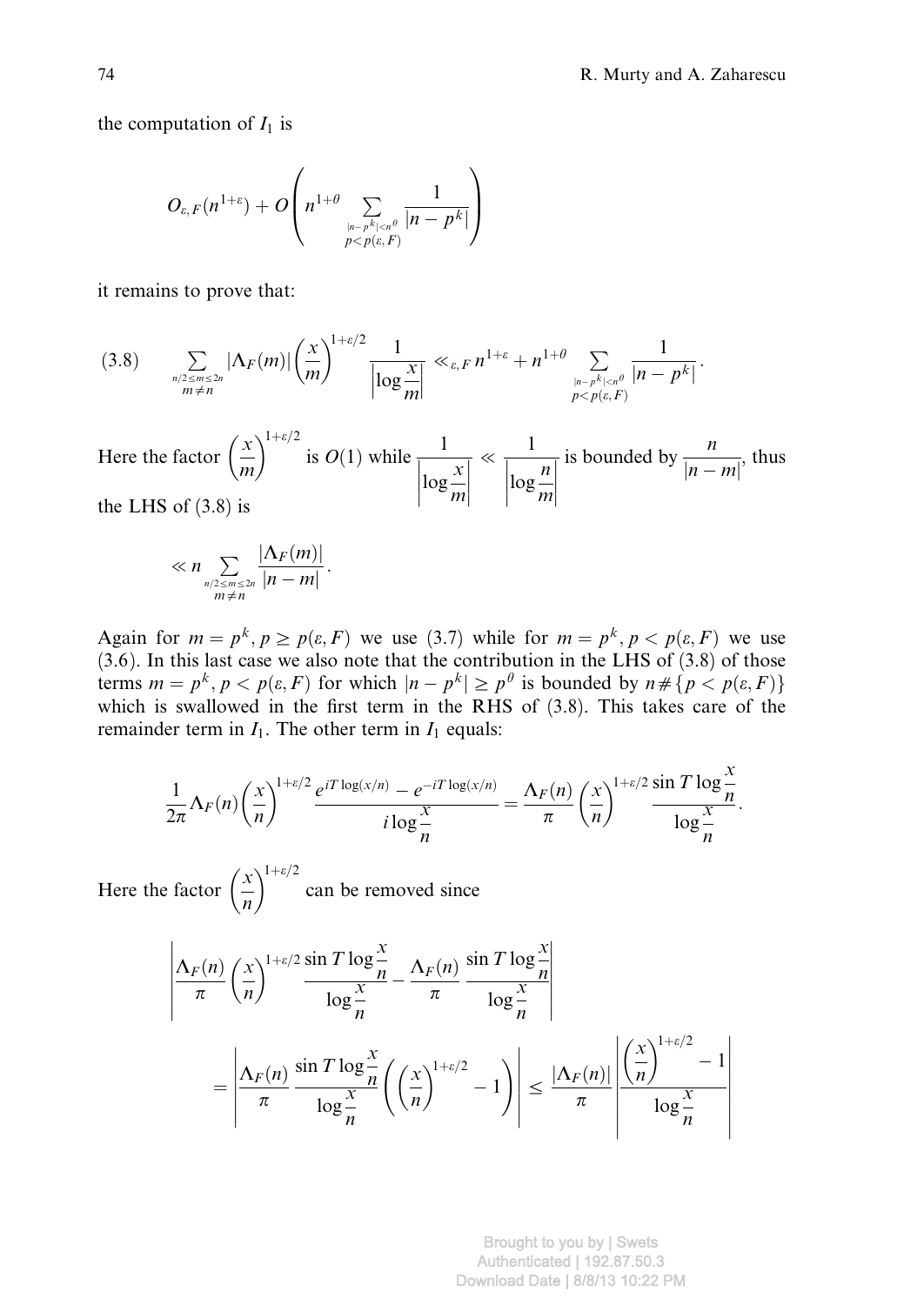which is  $\ll |\Lambda_F(n)| \ll n^{\theta}$  because both of  $\left| \left( \frac{x}{n} \right) \right|$  $\left(\frac{x}{x}\right)^{1+\epsilon/2}-1$  $\begin{array}{c} \begin{array}{c} \begin{array}{c} \end{array} \\ \begin{array}{c} \end{array} \end{array} \end{array}$ above and below by  $\left|\frac{x-n}{n}\right|$ . Finally, in order to estimate and  $\left| \log \frac{x}{n} \right|$     are bounded Finally, in order to estimate  $I_3$  we use the functional equation of  $F(s)$  to relate  $\frac{F'}{F} \left(-\frac{\varepsilon}{2} + it\right)$  to  $\frac{F'}{F}$  $\frac{F'}{F}\left(1+\frac{\varepsilon}{2}-it\right)$ . The  $\Gamma$ -factors give rise to a term of the form  $c_1 \log c_2(|t|+2) + O\left(\frac{1}{|t|+2}\right)$ . The contribution of  $F'$  $\frac{F'}{F}\left(1+\frac{\varepsilon}{2}-it\right)$  can be estimated in the same way we estimated  $I_1$ . This completes the proof of Proposition 1.

#### 4 Explicit formulas

Before we start to discuss explicit formulas let us remark that the second error term in Proposition 1 will be swallowed in the first error term in any computation which involves averaging the formula (3.1) over any interval of the form  $[x, 2x]$ . In fact it is enough to average over a shorter interval, of the type  $[x, x + x^{\theta}]$ . Indeed, the contribution of any prime  $p < p(\varepsilon, F)$  in a sum of the form:

$$
(4.1) \qquad \sum_{x \le n \le x+x^{\theta}} \left( n^{1+\theta} \sum_{\substack{|n-p^k| < n^{\theta} \\ p < p(\varepsilon, F)}} \frac{1}{|n-p^k|} \right) \ll x^{1+\theta} \sum_{\substack{|x-p^k| < 2x^{\theta} \\ p < p(\varepsilon, F)}} \sum_{\substack{x \le n \le x+x^{\theta} \\ n \ne p^k}} \frac{1}{|n-p^k|}
$$

is bounded by:

$$
x^{1+\theta} \sum_{0 \neq |m| \leq x^{\theta}} \frac{1}{|m|} \ll x^{1+\theta} \log x
$$

thus the LHS of (4.1) is  $\ll_{\varepsilon} x^{1+\theta+\varepsilon}$  which is equal to the corresponding average of the first error term in  $(3.1)$ . If we now write  $(3.1)$  as:

$$
|S_F(x) - M_F(x)| \ll E_1(x) + E_2(x)
$$

where  $S_F$  stands for the sum over the zeros of F,  $M_F$  stands for the "main term" in (3.1) while  $E_1$  and  $E_2$  represent the two error terms, then we can take two functions  $F, G \in S$  and estimate the product  $S_F(x)S_G(x)$  by:

$$
(4.2) \quad |S_F(x)S_G(x) - M_F(x)M_G(x)|
$$
  
\n
$$
\leq (|M_F(x)| + |M_G(x)|)(E_1(x) + E_2(x)) + (E_1(x) + E_2(x))^2
$$
  
\n
$$
\leq (M_F(x) + M_G(x))(E_1(x) + E_2(x)) + 2(E_1^2(x) + E_2^2(x)).
$$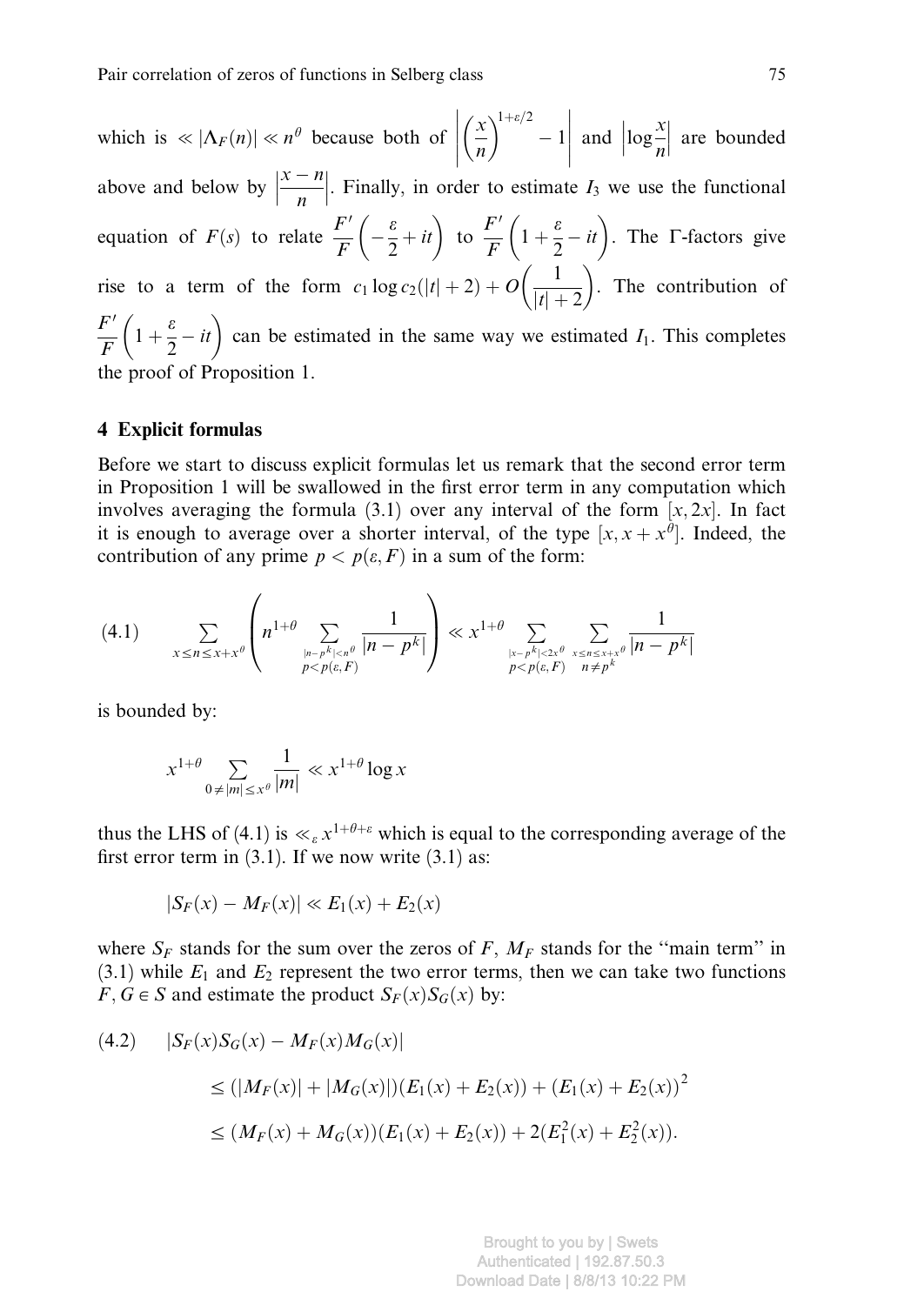To get "explicit formulas" we take a test function  $h(x)$  which satisfies certain conditions, which allows us to bound successfully the error terms in (4.2). One such condition for example would be that its support is contained in the interval  $[2, T^{1-\varepsilon}]$ , or at least we should require that the function  $h(x)$  is very small outside this interval, otherwise we will have to use Proposition 1 for values of x which are larger than  $T$ and then clearly the main term in (3.1) will be smaller than the bound we obtained for the first error term. This being said, we now take any such function  $h$ , then we multiply (4.2) by  $h(x)$  and finally we integrate it with respect to x, to obtain:

(4.3) 
$$
\left| \int_{2}^{\infty} h(x) S_F(x) S_G(x) dx - \int_{2}^{\infty} h(x) M_F(x) M_G(x) dx \right|
$$
  

$$
\ll \int_{2}^{\infty} ((|M_F(x)| + |M_G(x)|) (E_1(x) + E_2(x)) + E_1^2(x) + E_2^2(x)) |h(x)| dx.
$$

Let us choose now

$$
h(x) = \begin{cases} \frac{1}{x} & \text{if } 2 \le x \le y \\ 0 & \text{else} \end{cases}
$$

where y is some number satisfying  $T^{\varepsilon} \le y \le T^{1-\varepsilon}$ . Then we have on one hand:

$$
(4.4) \qquad \int_{2}^{\infty} h(x) S_{F}(x) S_{G}(x) \, dx = \sum_{-T \leq \gamma_{F}, \gamma_{G} \leq T} \frac{y^{\rho_{F} + \rho_{G}} - 2^{\rho_{F} + \rho_{G}}}{\rho_{F} + \rho_{G}}.
$$

We now show that on the other hand one has:

(4.5) 
$$
\int_2^{\infty} h(x)M_F(x)M_G(x) dx
$$

$$
= \frac{T}{\pi} \sum_{m \le y} \Lambda_F(m) \Lambda_G(m) + O_{\varepsilon, F, G}(y^{2+\varepsilon}) + O_{F, G}(y^{\theta_F + \theta_G}T)
$$

Indeed, the LHS of (4.5) equals:

$$
\int_2^y \frac{\Lambda_F(n)\Lambda_G(n)}{\pi^2} \left(\frac{\sin T \log \frac{x}{n}}{\log \frac{x}{n}}\right)^2 \frac{dx}{x}
$$

where  $n = n(x) = [x + \frac{1}{2}]$ . We break this integral in pieces of the form  $\int_{m-1/2}^{m+1/2}$ , so that on any such interval  $n$  is constant, equal to  $m$ , and we obtain: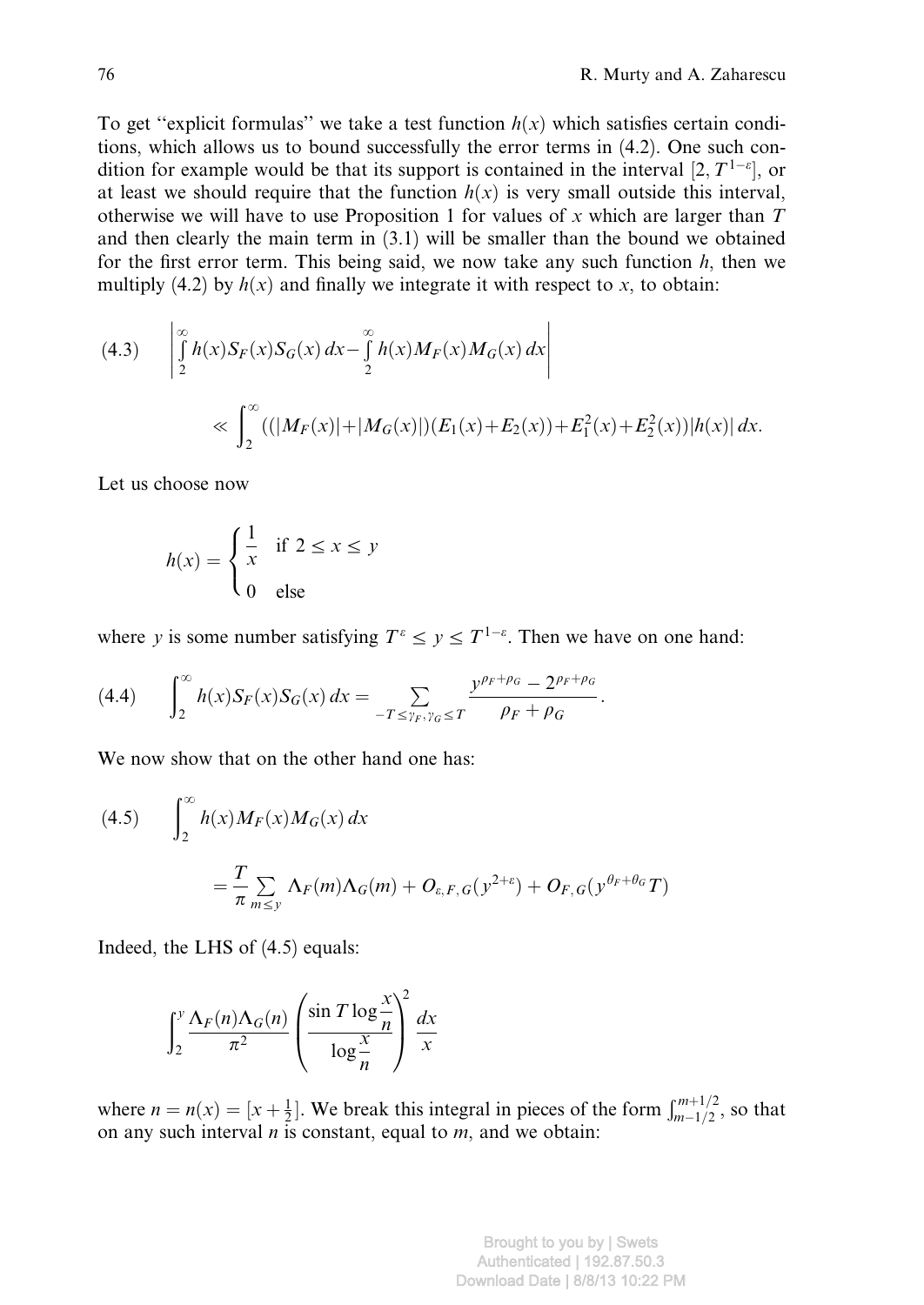$$
\int_{m-1/2}^{m+1/2} = \frac{\Lambda_F(m)\Lambda_G(m)}{\pi^2} \int_{m-1/2}^{m+1/2} \left( \frac{\sin T \log \frac{x}{m}}{\log \frac{x}{m}} \right)^2 \frac{dx}{x}.
$$

Here we make a change of variable  $t = T \log \frac{x}{m}$  and get

$$
\int_{m-1/2}^{m+1/2} = \frac{\Lambda_F(m)\Lambda_G(m)}{\pi^2} T \int_{T\log(1-1/2m)}^{T\log(1+1/2m)} \frac{\sin^2 t}{t^2} dt.
$$

Our y is assumed to be smaller than  $T^{1-\epsilon}$  therefore  $T \log \left( 1 + \frac{1}{2} \right)$  $T\log\left(1+\frac{1}{2m}\right)$  $\begin{array}{c} \hline \end{array}$ and  $T \log \left( 1 - \frac{1}{2m} \right)$  $\begin{array}{c} \begin{array}{c} \begin{array}{c} \end{array}\\ \begin{array}{c} \end{array} \end{array} \end{array}$ are large and the last integral will be a good approximation of  $\int_{-\infty}^{\infty}$  $-\infty$  $\sin^2 t$  $\frac{d\mathbf{r}}{dt^2}$  dt =  $\pi$ , more precisely one has:  $\int_0^{T \log(1+1/2m)} \sin^2 t$ 

$$
\int_{T\log(1-1/2m)}^{T\log(1+1/2m)} \frac{\sin^2 t}{t^2} dt = \pi + O\left(\frac{m}{T}\right).
$$

It follows that:

$$
\int_{m-1/2}^{m+1/2} = \frac{\Lambda_F(m)\Lambda_G(m)T}{\pi} + O(m|\Lambda_F(m)| |\Lambda_G(m)|).
$$

We sum this equality for  $m = 2, 3, \ldots |y|$  and note that the error which comes from the fact that  $y$  is not necessarily a half integer is bounded by

$$
\int_{n(y)-1/2}^{n(y)+1/2} \frac{|\Lambda_F(n(y))\Lambda_G(n(y))|}{\pi^2} \left(\frac{\sin T \log \frac{x}{n(y)}}{\log \frac{x}{n(y)}}\right)^2 \frac{dx}{x}
$$

$$
\leq \frac{|\Lambda_F(n(y))\Lambda_G(n(y))|}{\pi} T
$$

We obtain:

$$
\int_{2}^{\infty} h(x)M_{F}(x)M_{G}(x) dx
$$
  
= 
$$
\frac{T}{\pi} \sum_{m \le y} \Lambda_{F}(m) \Lambda_{G}(m) + O\left(\sum_{m \le y} m |\Lambda_{F}(m) \Lambda_{G}(m)|\right)
$$
  
+ 
$$
O(|\Lambda_{F}(n(y)) \Lambda_{G}(n(y))|T).
$$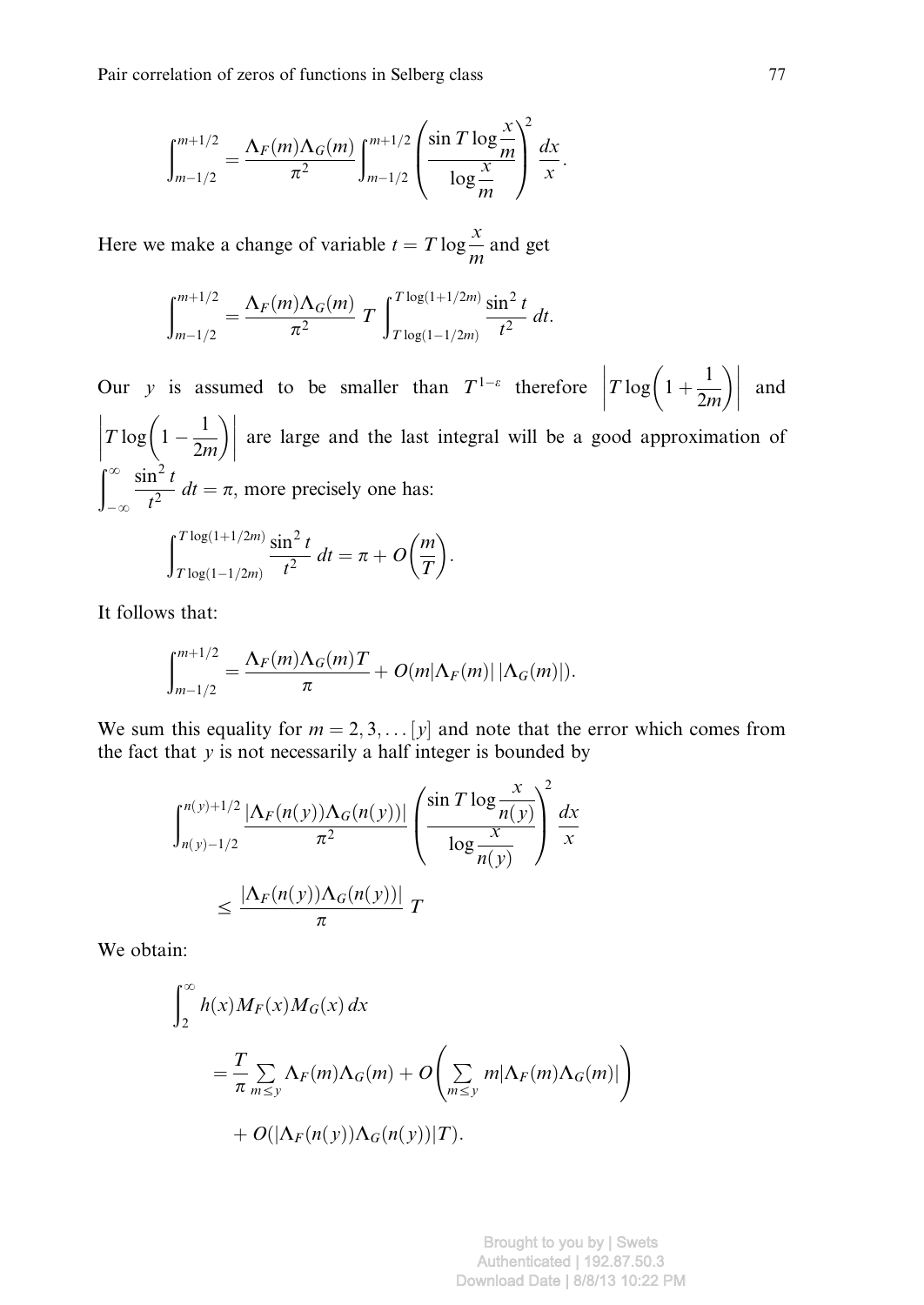Here the first error term is bounded by

$$
y \sum_{m \le y} |\Lambda_F(m) \Lambda_G(m)| \le y \left( \sum_{m \le y} |\Lambda_F(m)|^2 \right)^{1/2} \left( \sum_{m \le y} |\Lambda_G(m)|^2 \right)^{1/2} \ll_{\varepsilon, F, G} y^{2+\varepsilon}
$$

by (3.6) and (3.7). The second error term is bounded by  $y^{\theta_F+\theta_G}T$  by (3.6), and this proves (4.5). Note that the RHS of (4.3) breaks into  $O(\log y)$  integrals of the form  $\int_N^{2N}$  and on each such interval  $h(x)$  is bounded by  $\frac{1}{N}$ , hence:

$$
\int_{N}^{2N} \ll \frac{1}{N} \int_{N}^{2N} \{ (|M_{F}(x)| + |M_{G}(x)|)(E_{1}(x) + E_{2}(x)) + E_{1}^{2}(x) + E_{2}^{2}(x) \} dx
$$

The contribution of  $E_1^2(x)$  is

$$
(4.6) \qquad \frac{1}{N} \int_{N}^{2N} x^{2+2\varepsilon} \log^4 T \, dx \ll N^{2+2\varepsilon} \log^4 T
$$

while the contribution of  $E_2^2(x)$  is bounded as follows:

$$
(4.7) \qquad \frac{1}{N} \int_{N}^{2N} E_{2}^{2}(x) \, dx \ll \frac{1}{N} \int_{N}^{2N} N^{2+2\theta} \sum_{\substack{p_{1}, p_{2} \le p(x, F, G) \\ 1 \le |x - p_{1}^{k_{1}}|, |x - p_{2}^{k_{2}}| < x^{\theta}}} \frac{1}{|x - p_{1}^{k_{1}}|} \frac{1}{|x - p_{2}^{k_{2}}|} \, dx
$$

where we set  $\theta = \max{\{\theta_F, \theta_G\}}$  and  $p(\varepsilon, F, G) = \max{\{p(\varepsilon, F), p(\varepsilon, G)\}}$ . The RHS of (4.7) is bounded by

$$
N^{1+2\theta}p(\varepsilon, F, G)^2 \max_{p_1p_2 < p(\varepsilon, F, G)} \int_N^{2N} \frac{1}{\max\{1, |x - p_1^k|\}} \frac{1}{\max\{1, |x - p_2^k|\}} dx
$$

which is  $\ll_{\varepsilon,F,G} N^{1+2\theta}$ . This is smaller than the RHS of (4.6) since  $\theta < \frac{1}{2}$ . Finally, we have:

$$
(4.8) \qquad \frac{1}{N} \int_{N}^{2N} (|M_F(x)| + |M_G(x)|) (E_1(x) + E_2(x)) \, dx
$$
\n
$$
\ll \frac{1}{N} \left( \int_{N}^{2N} |M_F^2(x)| + |M_G^2(x)| \, dx \right)^{1/2} \left( \int_{N}^{2N} |E_1^2(x)| + |E_2^2(x)| \, dx \right)^{1/2}
$$

The last factor in the RHS of (4.8) is  $\ll_{\varepsilon,F,G} N^{3/2+\varepsilon} \log^2 T$  by (4.6). On the other hand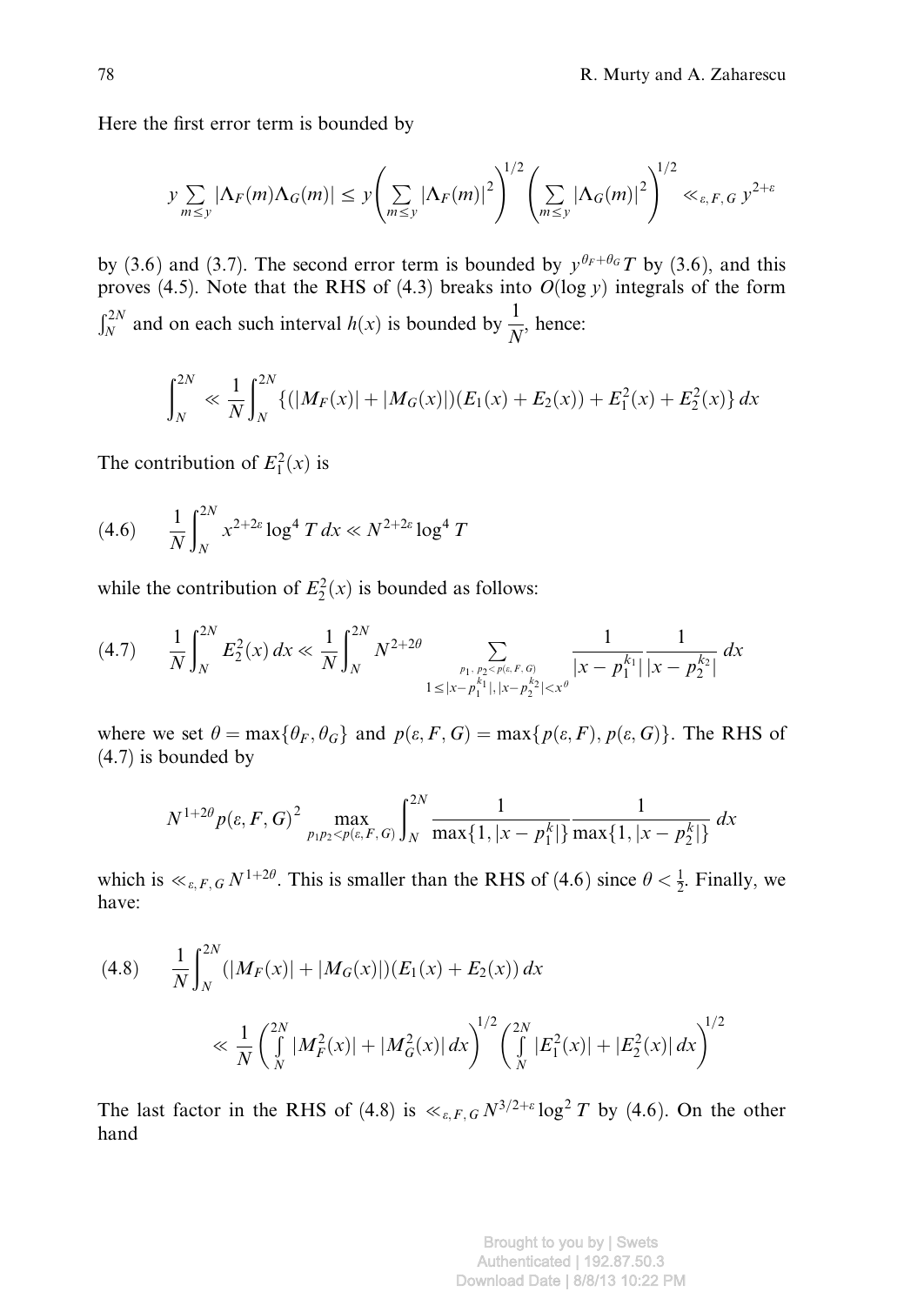$$
\int_{N}^{2N} |M_F^2(x)| dx = \int_{N}^{2N} \frac{|\Lambda_F(n(x))|^2}{\pi^2} \left( \frac{\sin T \log \frac{x}{n(x)}}{\log \frac{x}{n(x)}} \right)^2 \frac{dx}{x}
$$

$$
\leq \sum_{N \leq n \leq 2N} \frac{|\Lambda_F(n)|^2 T}{\pi} \ll_{\varepsilon, F} N^{1+\varepsilon} T
$$

by (3.6) and (3.7), and similarly for  $\int_N^{2N} |M_G^2(x)| dx$ . In conclusion, the RHS of (4.8) is  $\ll_{\varepsilon,F,G} N^{1+\varepsilon} T^{1/2} \log^2 T$  and so the RHS of (4.3) (for this particular function h) is  $\ll_{\varepsilon,F,G}(y^{1+\varepsilon}T^{1/2}+y^{2+2\varepsilon}\log^4 T)$ . This is clearly bounded by  $y^{\theta_F+\theta_G}T+y^{2+2\varepsilon}\log^4 T$ which is essentially what we have on the RHS of  $(4.5)$ . On combining this with  $(4.4)$ and (4.5) we obtain:

(4.9) 
$$
\sum_{-T \leq \gamma_F, \gamma_G \leq T} \frac{y^{\rho_F + \rho_G}}{\rho_F + \rho_G}
$$

$$
= \frac{T}{\pi} \sum_{m \leq y} \Lambda_F(m) \Lambda_G(m) + O_{\varepsilon, F, G} (y^{\theta_F + \theta_G} T + y^{2+2\varepsilon} \log^4 T).
$$

This is precisely the statement of Theorem 3, hence this theorem is now proved.

# 5 Proof of Theorem 4

We first note that the error term in (4.9) is smaller than  $yT$  (which is the order of magnitude of the main term, at least in case  $F = \overline{G}$ ), provided we take  $y < T^{1-3\varepsilon}$ . We now take any test function  $h : [2, \infty) \to \mathbb{C}$ , multiply (4.9) by  $h(y)$  and integrate with respect to y, to obtain "explicit formulas" for the correlation of zeros of  $F$  and  $G$ . One has:

$$
(5.1) \qquad \sum_{-T \leq \gamma_F, \gamma_G \leq T} \int_2^{\infty} \frac{h(y) y^{\rho_F + \rho_G}}{\rho_F + \rho_G} dy = \frac{T}{\pi} \int_2^{\infty} \psi_{F,G}(y) h(y) dy + O_{\varepsilon, F, G} \left( T \int_2^{\infty} y^{\rho_F + \theta_G} |h(y)| dy \right) + O_{\varepsilon, F, G} \left( \log^4 T \int_2^{\infty} y^{2+2\varepsilon} |h(y)| dy \right).
$$

We now apply (5.1) in the following context. We start with a function  $g \in C_c^1(\mathbb{R})$ with supp  $g \subset (2, \infty)$  and set  $h(y) = -g'(y)$  for any  $y \in \mathbb{R}$ . Then  $g(n) = \int_n^{\infty} h(y) dy$ for all  $n$ , from which we derive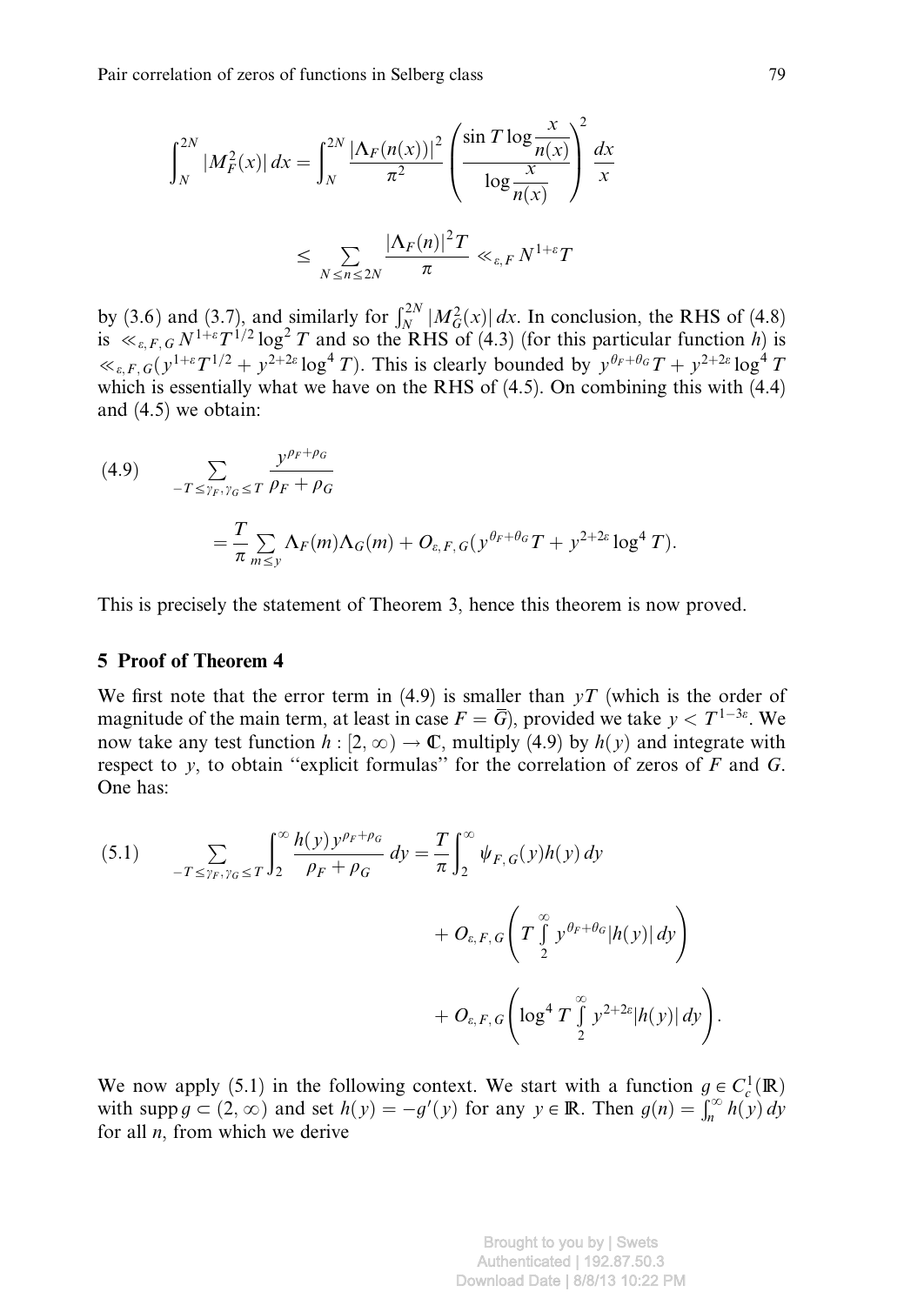$$
\sum_{n\geq 2} \Lambda_F(n) \Lambda_G(n) g(n) = \sum_{n\geq 2} \Lambda_F(n) \Lambda_G(n) \int_n^{\infty} h(y) dy
$$
  
= 
$$
\int_2^{\infty} h(y) \sum_{2 \leq n \leq y} \Lambda_F(n) \Lambda_G(n) dy = \int_2^{\infty} \psi_{F,G}(y) h(y) dy.
$$

On the other hand, if we define  $f$  by

(5.2) 
$$
f(s) = \frac{1}{s} \int_{2}^{\infty} h(y) y^{s} dy
$$

then we will have

$$
\sum_{-T \le \gamma_F, \gamma_G \le T} f(\rho_F + \rho_G) = \sum_{-T \le \gamma_F, \gamma_G \le T} \int_2^{\infty} \frac{h(y) y^{\rho_F + \rho_G}}{\rho_F + \rho_G} dy.
$$

Using the above relations we eliminate  $h$  from (5.1), which we write in terms of  $f$ and g:

$$
\sum_{-T \le \gamma_F, \gamma_G \le T} f(\rho_F + \rho_G) = \frac{T}{\pi} \sum_{n \ge 2} \Lambda_F(n) \Lambda_G(n) g(n) + O_{\varepsilon, F, G}(T \| y^{\theta_F + \theta_G} g'(y) \|_1 + \log^4 T \| y^{2+\varepsilon} g'(y) \|_1).
$$

This is precisely the relation from the statement of Theorem 4. Finally, we obtain  $f$ in terms of  $g$  via their expressions in terms of  $h$ . Integrating by parts on the RHS of (5.2) we obtain:

$$
f(s) = \frac{1}{s} \int_2^{\infty} h(y) y^s dy = -\frac{1}{s} \int_2^{\infty} g'(y) y^s dy = \int_2^{\infty} g(y) y^{s-1} dy.
$$

Thus  $f$  is the Mellin transform of  $g$ , which completes the proof of Theorem 4.

# 6 Proof of Theorem 2

We take a number  $x \in [T^{\delta}, T^{1-\delta}]$  and consider the test function h given by:

$$
h(y) = \begin{cases} -\frac{1}{x} & \text{if } y \le x \\ \frac{3x^3}{y^4} & \text{if } y > x. \end{cases}
$$

Then by the relation (31) of [8], the main term in the RHS of (5.1) equals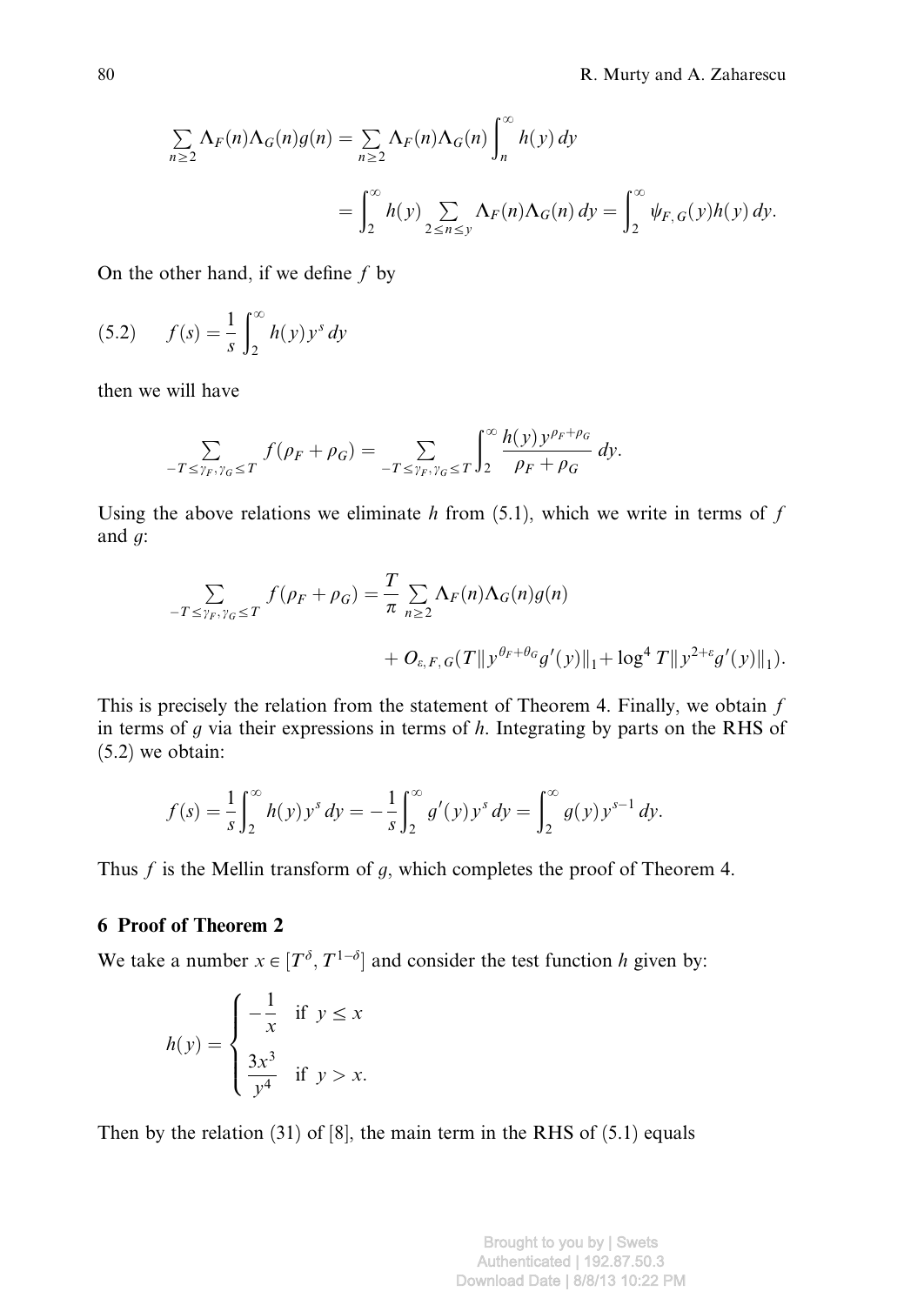Pair correlation of zeros of functions in Selberg class 81

$$
\frac{T}{\pi}\sum_{n=1}^{\infty}\Lambda_F(n,x)\Lambda_G(n,x)
$$

where

$$
\Lambda_F(n, x) = \begin{cases} \Lambda_F(n) \left(\frac{n}{x}\right)^{1/2} & \text{if } n \le x \\ \Lambda_F(n) \left(\frac{x}{n}\right)^{3/2} & \text{if } n > x \end{cases}
$$

On the other hand, using (1) of [8] the LHS of (5.1) equals:

$$
\sum_{-T \leq \gamma_F, \gamma_G \leq T} \left( -\frac{1}{x} \int_{1}^{x} \frac{y^{\rho_F + \rho_G}}{\rho_F + \rho_G} dy + 3x^3 \int_{x}^{\infty} \frac{y^{\rho_F + \rho_G - 4}}{\rho_F + \rho_G} dy \right)
$$
\n
$$
= -\sum_{-T \leq \gamma_F, \gamma_G \leq T} \frac{x^{\rho_F + \rho_G}}{\rho_F + \rho_G} \left( \frac{1}{\rho_F + \rho_G + 1} + \frac{3}{\rho_F + \rho_G - 3} \right)
$$
\n
$$
+ \sum_{-T \leq \gamma_F, \gamma_G \leq T} \frac{1}{(\rho_F + \rho_G)(\rho_F + \rho_G + 1)}
$$
\n
$$
= -4 \sum_{-T \leq \gamma_F, \gamma_G \leq T} \frac{x^{\rho_F + \rho_G}}{(\rho_F + \rho_G + 1)(\rho_F + \rho_G - 3)} + O_{F,G}(T \log^2 T)
$$
\n
$$
= \sum_{-T \leq \gamma_F, \gamma_G \leq T} x^{\rho_F + \rho_G} w(\rho_F + \rho_G - 1) + O_{F,G}(T \log^2 T).
$$

Now the remainder terms in the RHS of (5.1) are bounded as follows:

$$
T \int_{2}^{\infty} y^{\theta_{F} + \theta_{G}} |h(y)| dy
$$
  
\n
$$
= \frac{T}{x} \int_{2}^{\infty} y^{\theta_{F} + \theta_{G}} dy + 3Tx^{3} \int_{x}^{\infty} y^{\theta_{F} + \theta_{G} - 4} dy
$$
  
\n
$$
= T \frac{x^{\theta_{F} + \theta_{G}}}{\theta_{F} + \theta_{G} + 1} - \frac{T}{x} \frac{2^{\theta_{F} + \theta_{G}}}{\theta_{F} + \theta_{G} + 1} + \frac{3Tx^{\theta_{F} + \theta_{G}}}{3 - \theta_{F} - \theta_{G}} \ll Tx^{\theta_{F} + \theta_{G}},
$$
  
\n
$$
(\log^{4} T) \int_{2}^{\infty} y^{2 + 2\epsilon} |h(y)| dy
$$
  
\n
$$
= \frac{\log^{4} T}{x} \int_{2}^{x} y^{2 + 2\epsilon} dy + x^{3} (\log^{4} T) \int_{x}^{\infty} y^{2\epsilon - 2} dy \ll (\log^{4} T) x^{2 + 2\epsilon}
$$

Brought to you by | Swets Authenticated | 192.87.50.3 Download Date | 8/8/13 10:22 PM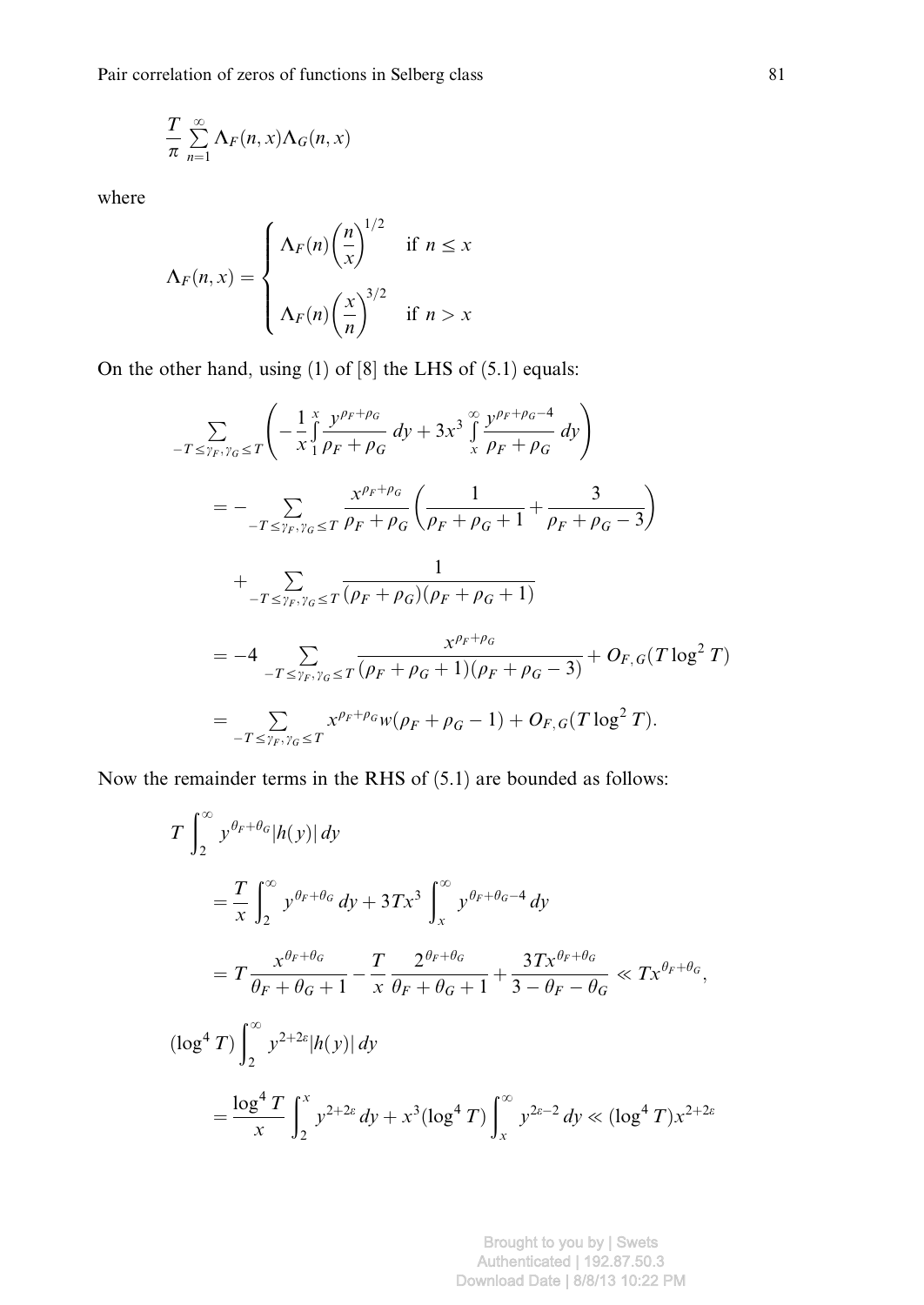and

$$
T^{1/2} \int_2^{\infty} y^{1+\varepsilon} |h(y)| dy = \frac{T^{1/2}}{x} \int_2^x y^{1+\varepsilon} dy + 3T^{1/2} x^3 \int_x^{\infty} y^{\varepsilon-3} dy \ll T^{1/2} x^{1+\varepsilon}.
$$

For a fixed  $\delta > 0$  and  $\varepsilon > 0$  small enough in terms of  $\delta$  all the above error terms will be bounded by  $xT^{1-\delta_1}$  where  $\delta_1 = \delta \min\{\frac{1}{2}, 1 - \theta_F - \theta_G\}$ . This completes the proof of Theorem 2.

# 7 Concluding remarks

1. Theorem 1 can be derived from Theorem 2 by using the method employed by Murty in [4].

2. In order to prove Theorem 5 one uses standard arguments from analytic number theory familiar from the prime number theorem to control the sum:

$$
(7.1) \qquad \sum_{n=1}^{\infty} \Lambda(n,x) \Lambda_{F \otimes G}(n,x).
$$

By  $(2.6)$  this sum equals

$$
(7.2) \qquad \sum_{n=1}^{\infty} \Lambda_F(n,x) \Lambda_G(n,x)
$$

and the conclusion of Theorem 5 follows from Theorem 2.

**3.** In Corollary 3 one doesn't need to assume that  $F \otimes G$  satisfies all the axioms from the definition of the Selberg class, to be precise the assumption  $\theta_{F\otimes G} < \frac{1}{2}$  is not needed here.

4. Much of this work can be generalized and similar results can be obtained for the correlation of zeros of a k-tuple  $(F_1, \ldots, F_k)$  of functions in the Selberg class. Thus one may define  $\mathcal{F}_{F_1,\dots,F_k}$  in the same way as in the case  $k = 2$ , and then prove a result similar to Theorem 2. We point out however that in the error terms of such results an exponent  $\theta_{F_1} + \cdots + \theta_{F_k}$  will appear. For k-tuples for which  $\theta_{F_1} + \cdots + \theta_{F_k} \ge 1$ , if there are any such k-tuples, this prevents us from obtaining asymptotic results. Clearly this phenomenon does not appear in case  $k = 2$ . Finally, the same remark applies to the tensor product  $F_1 \otimes \cdots \otimes F_k$ . In practice we have  $\theta_{F_i} = 0$ . This should not prevent one from deriving interesting results.

5. Regardless of whether the weak PC holds true or not for a given pair of primitive functions  $F$ ,  $G$  in the Selberg class, Theorem 2 shows that the pair correlation of  $F$  and  $G$  is unchanged under some vertical shifts of the interval from which the zeros are selected. More precisely one has the following result, valid for any  $F, G \in \mathcal{S}$  not necessarily primitive.

**Theorem 6.** For any  $F, G \in \mathcal{S}$ , any  $T \ge 2$ , any  $\delta > 0$ , any  $x \in [T^{\delta}, T^{1-\delta}]$  and any  $T_1, T_2 \geq 0$  with  $T_1 + T_2 = T$  one has: